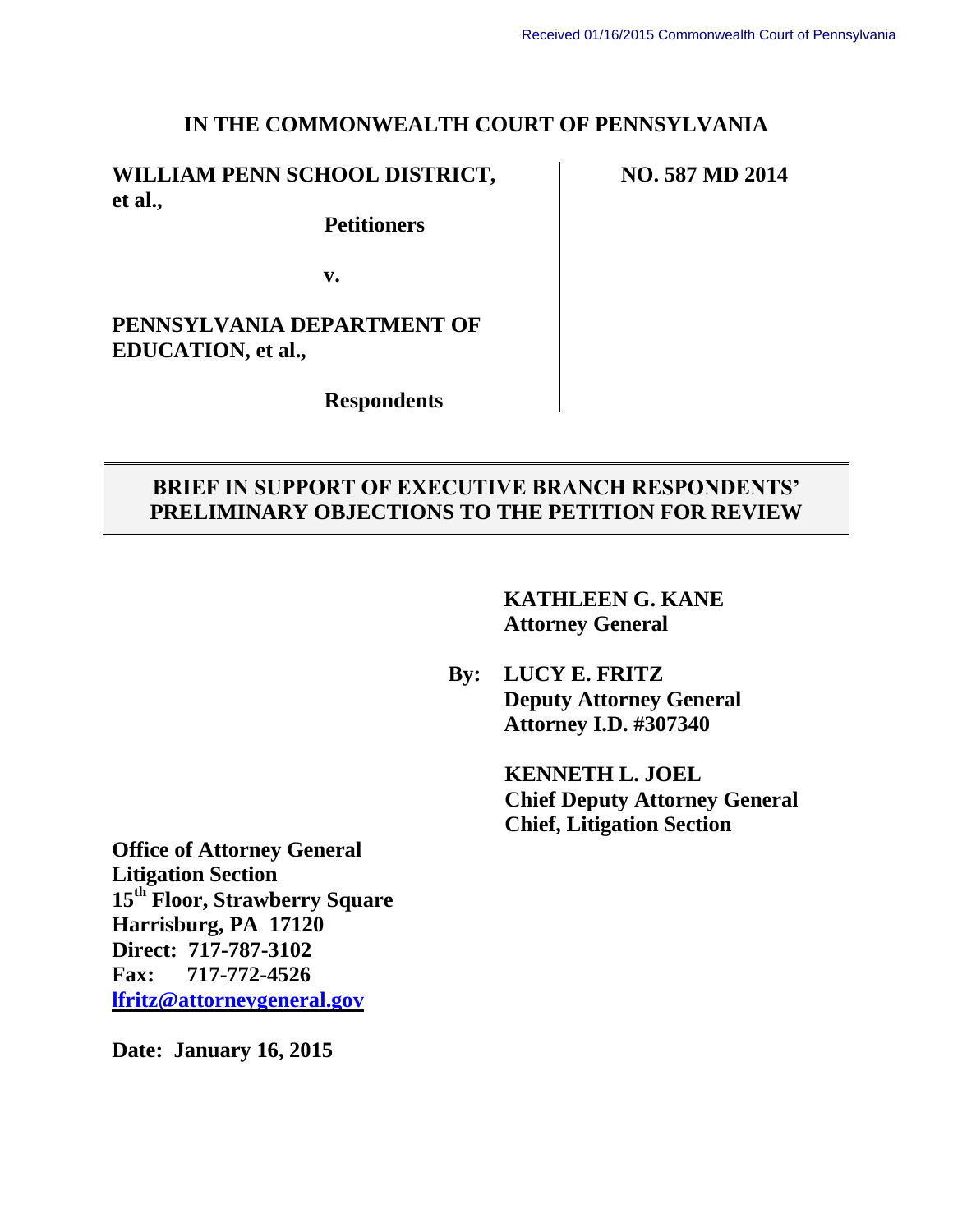# **TABLE OF CONTENTS**

| $\mathbf{I}$ .<br>THE PETITION FOR REVIEW PRESENTS NON-JUSTICIABLE |           |                                                                                                                                |  |
|--------------------------------------------------------------------|-----------|--------------------------------------------------------------------------------------------------------------------------------|--|
|                                                                    | A.        | The Education Clause Commits the Design of a "Thorough and<br>Efficient" Educational System to the Exclusive Discretion of the |  |
|                                                                    | <b>B.</b> | Administrative Regulations and Findings Do Not Establish<br>Constitutional Norms That Bind the Legislature14                   |  |
| II.                                                                |           | ALTERNATIVELY, PETITIONERS' CLAIMS LACK MERIT15                                                                                |  |
| III.                                                               |           | PETITIONERS' CLAIMS ARE BARRED BY SOVEREIGN                                                                                    |  |
|                                                                    | A.        | Petitioners' Demand For A Mandatory Injunction Is Barred By                                                                    |  |
|                                                                    | <b>B.</b> | Petitioners' Demand That The Court Order The Legislature To Enact<br>Specified Legislation Is Barred By Separation Of Powers19 |  |
|                                                                    |           |                                                                                                                                |  |
|                                                                    |           |                                                                                                                                |  |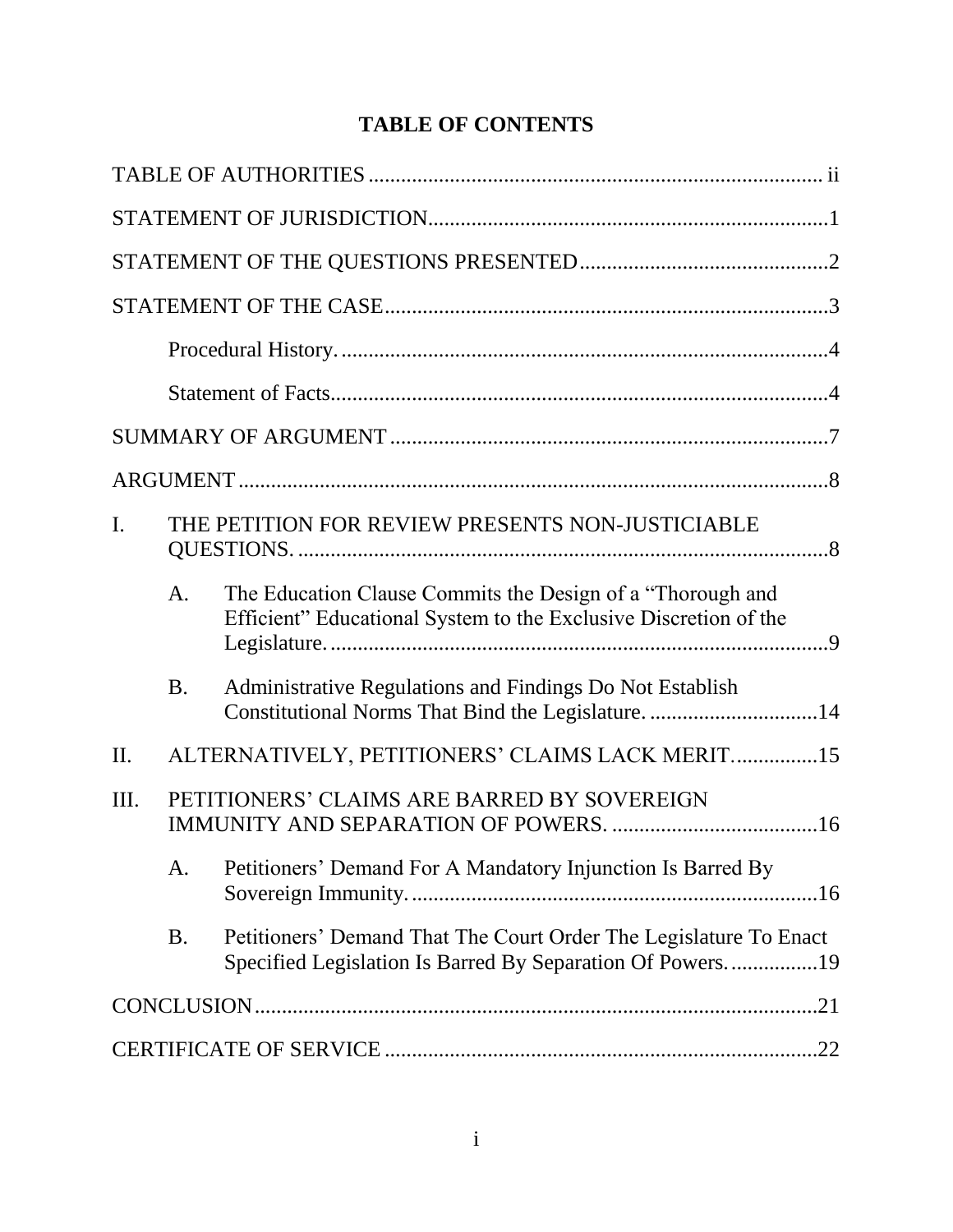## **TABLE OF AUTHORITIES**

| <b>Cases</b><br>Page                                                                                                                                  |
|-------------------------------------------------------------------------------------------------------------------------------------------------------|
| Baker v. Carr,                                                                                                                                        |
| Chiro-Med Review Co. v. Bur. of Workers' Compensation,                                                                                                |
| Commonwealth ex rel. Carroll v. Tate,                                                                                                                 |
| County of Allegheny v. Commonwealth,                                                                                                                  |
| Danson v. Casey,                                                                                                                                      |
| Fagan v. Smith,                                                                                                                                       |
| Fawber v. Cohen,                                                                                                                                      |
| Finn v. Rendell,                                                                                                                                      |
| Marrero v. Commonwealth,<br>709 A.2d 956 (Pa. Cmwlth. 1998), aff'd,                                                                                   |
| Pennsylvania Ass'n of Rural and Small Schools,<br>No. 11 MD 1991 (Pa. Cmwlth. July 9, 1998), aff'd mem.,                                              |
| Pennsylvania Environmental Defense Fund v. Comm.,<br>$- A.3d - 2015 WL 79773 (Pa. Cmwlth. 2015) \ldots \ldots \ldots \ldots \ldots \ldots 17, 20, 21$ |
| Pennsylvania Federation of Teachers v. Sch. Dist. of Philadelphia,                                                                                    |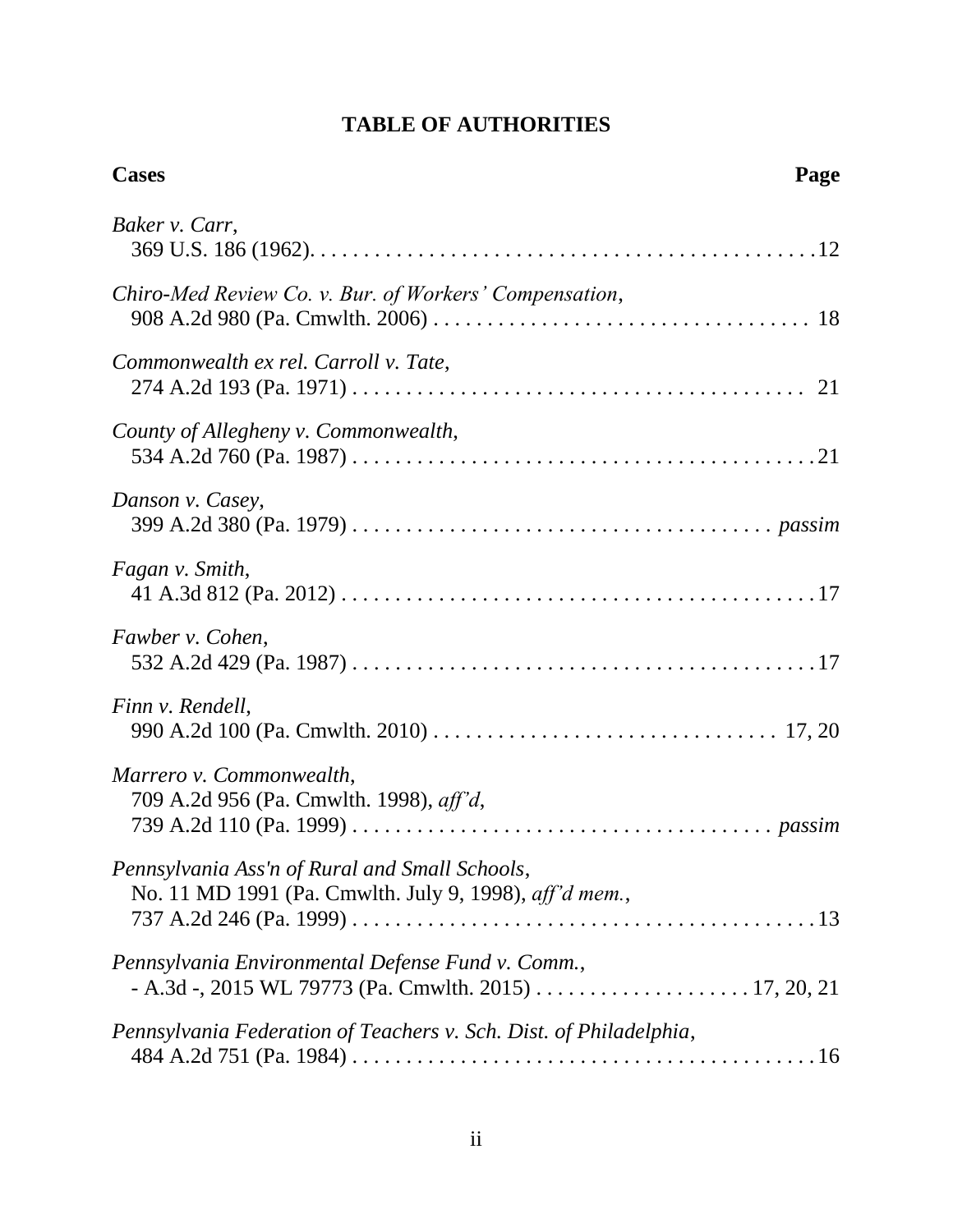| Pennsylvania State Ass'n of Cnty. Comm'rs v. Commonwealth, |  |
|------------------------------------------------------------|--|
| Philadelphia Life Ins. Co. v. Comm.,                       |  |
| Sears v. Corbett,                                          |  |
| Stackhouse v. Pennsylvania State Police,                   |  |
| Sweeney v. Tucker,                                         |  |
| Swift v. Dept. of Transportation,                          |  |
| Teachers' Tenure Act Cases,                                |  |

## **Statutes**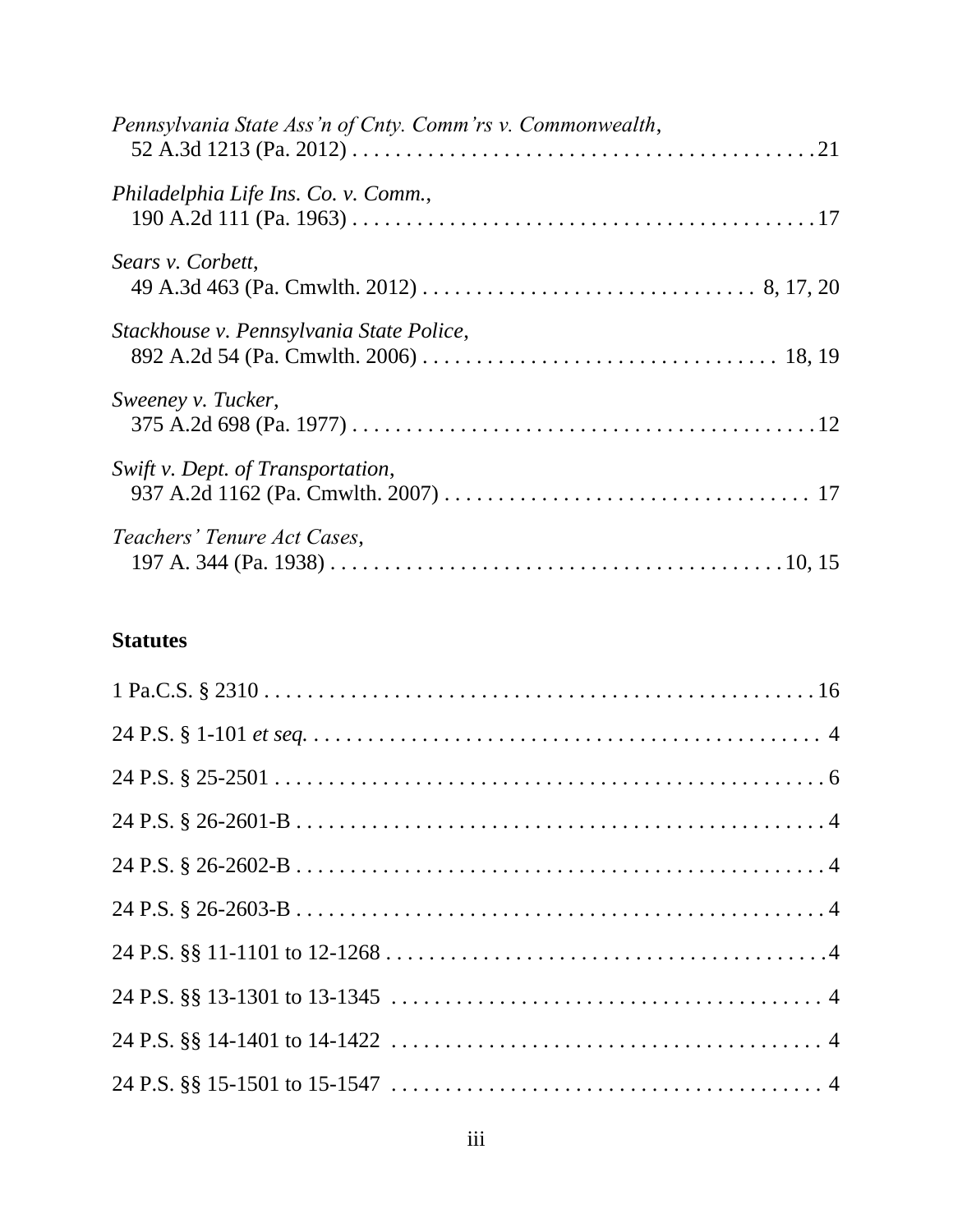# **Constitutional Provisions**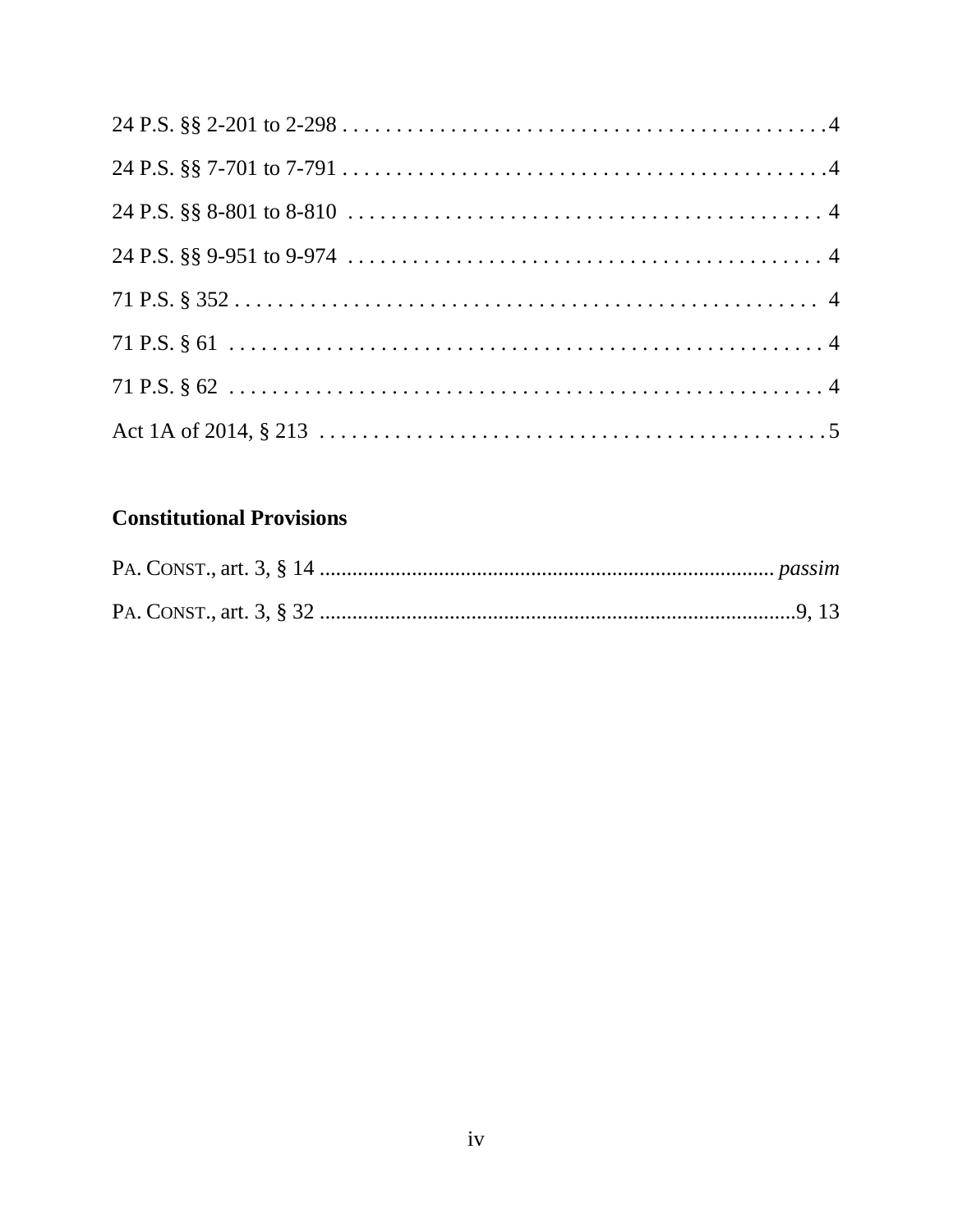# **STATEMENT OF JURISDICTION**

This is a civil action against the Commonwealth government over which the Court has original jurisdiction pursuant to 42 Pa.C.S. § 761(a).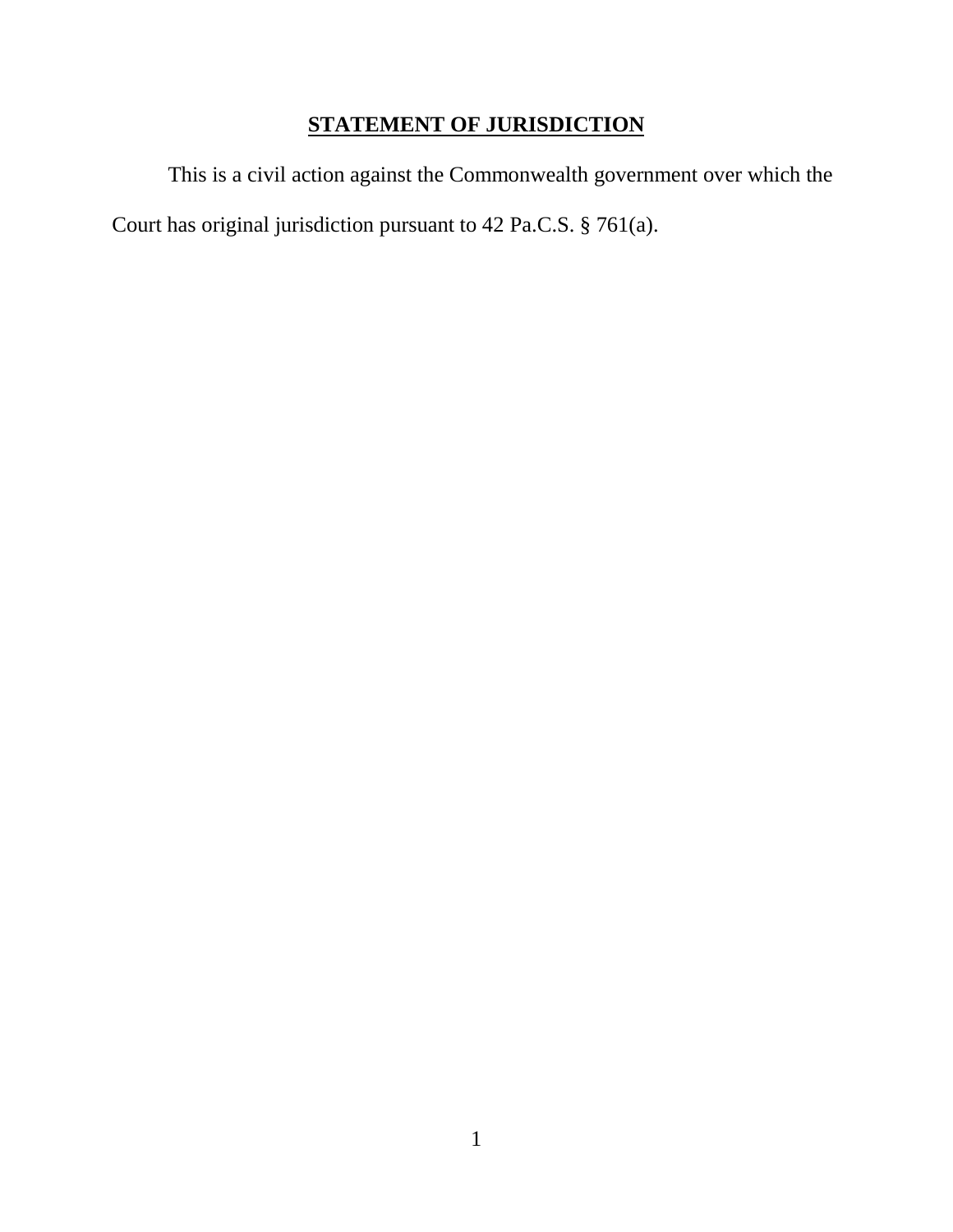#### **QUESTIONS PRESENTED**

**1. Whether the petition for review presents non-justiciable political questions which the Pennsylvania Constitution commits to the sole discretion of the Legislature?**

**Suggested Answer: Yes**

**2. Whether the statutory scheme enacted by the Legislature is reasonably related to the purposes of the Pennsylvania Constitution's Education Clause?**

**Suggested Answer: Yes** 

**3. Whether the petitioners' demand for a mandatory injunction against the respondents is barred by sovereign immunity?**

**Suggested Answer: Yes** 

**4. Whether the petitioners' demand that the Court order the General Assembly to appropriate funds and enact specified legislation is barred by the separation of powers?**

**Suggested Answer: Yes** 

2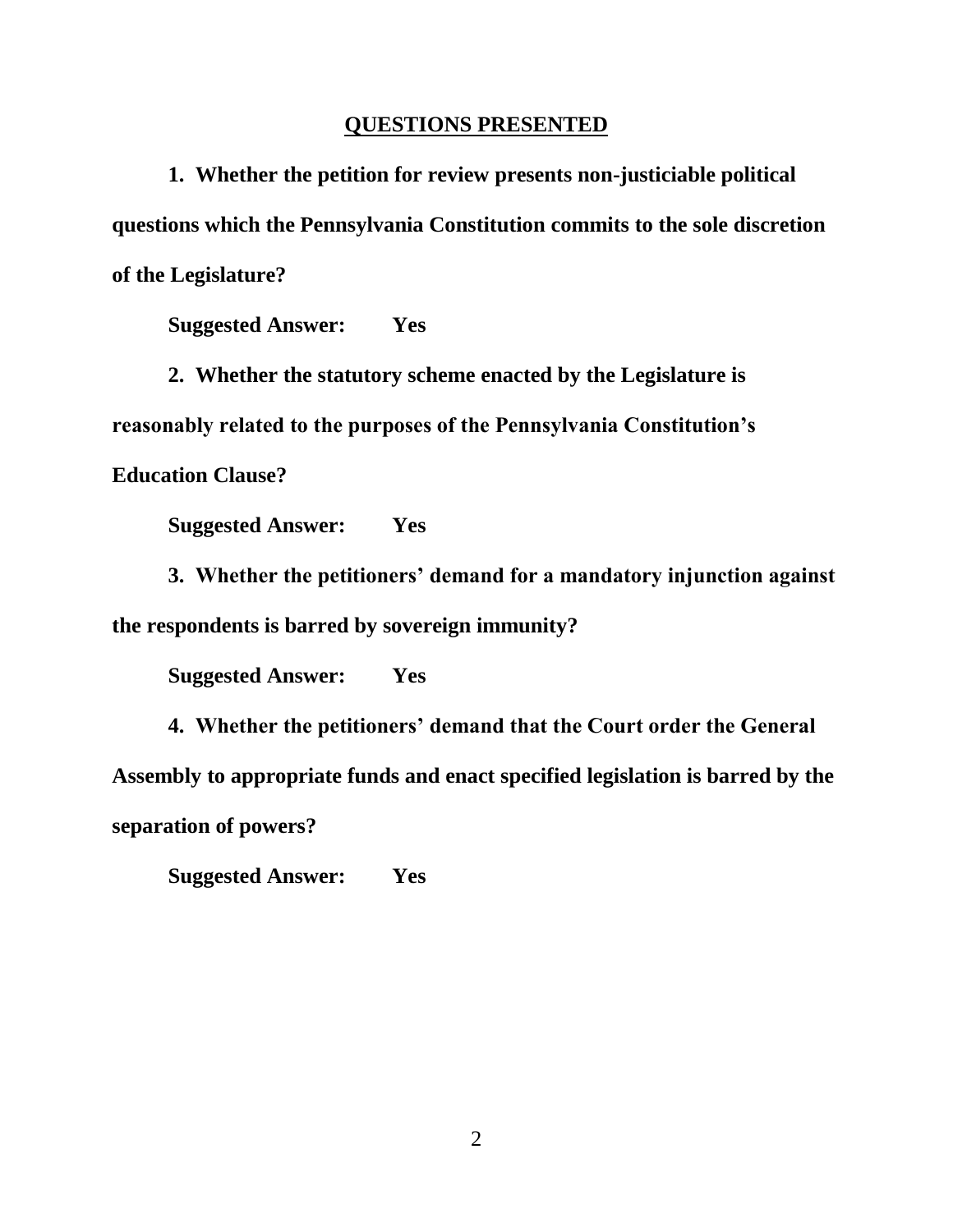#### **STATEMENT OF THE CASE**

This action claims that the statutory scheme for funding K-12 education in Pennsylvania violates the state Constitution. Petitioners are six school districts, the Pennsylvania Association of Rural and Small Schools, several parents of schoolage children, and the Pennsylvania State Conference of the National Association for the Advancement of Colored People. Respondents are in two groups: the Governor, the Acting Secretary of Education, the Department of Education and the State Board of Education (the executive-branch respondents); and, separately represented, the President Pro Tempore of the Pennsylvania Senate and the Speaker of the Pennsylvania House of Representatives.

Petitioners claim that the statutory funding scheme violates Article 3, §§ 14 and 32 of the Pennsylvania Constitution. They seek injunctive and declaratory relief, including a mandatory injunction "compelling" the respondents to "establish, fund and maintain" a system of public education that, in their view, will enable all students to "participate meaningfully in the economic, civic, and social activities of our society"; and to maintain continuing jurisdiction until this goal has been met.

3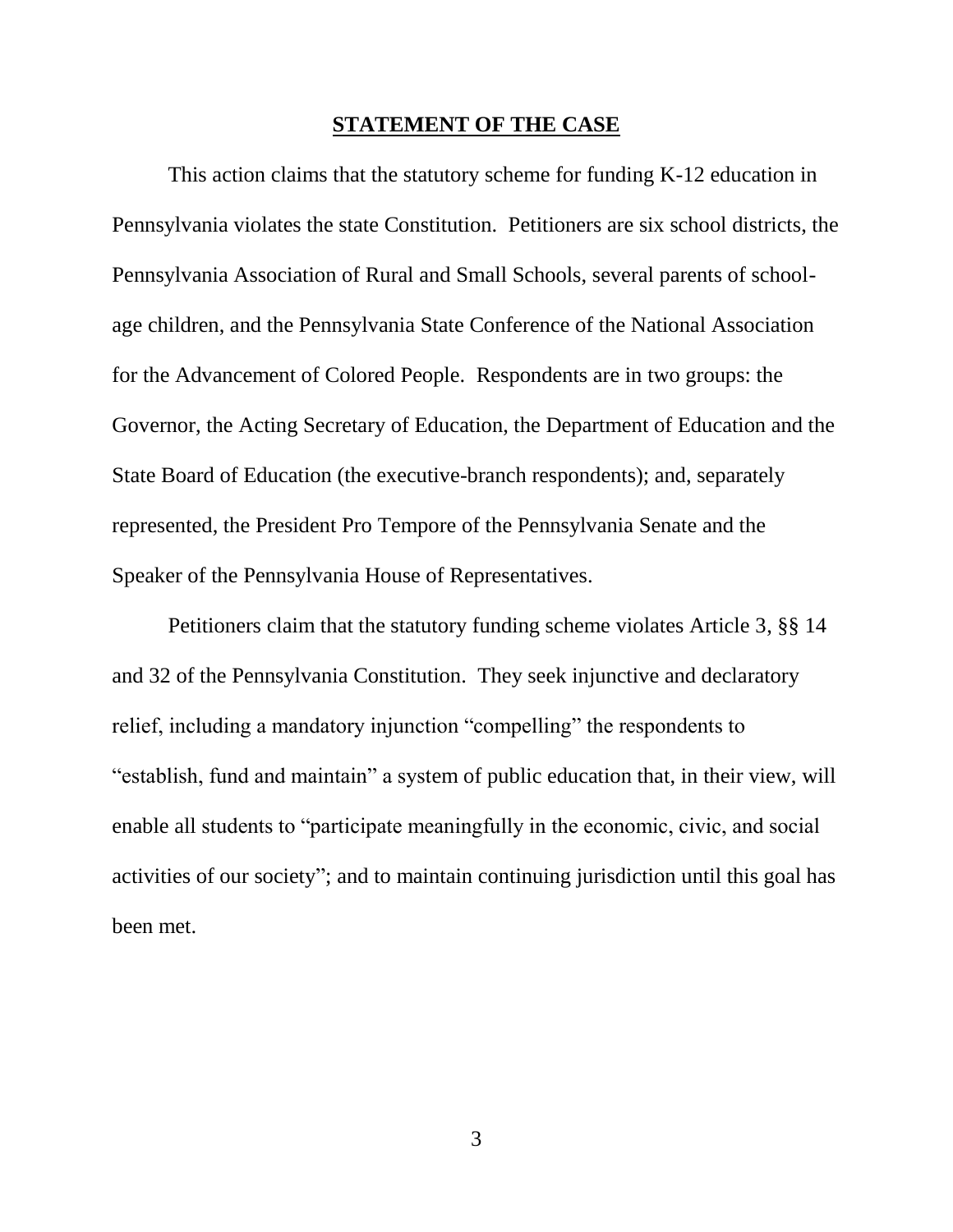#### **Procedural History**

Petitioners filed this action on November 10, 2014. Both sets of respondents filed preliminary objections to the petition for review, which are now before the Court.

#### **Statement of Facts**

The system of public education established by the General Assembly has many components, of which funding is only one. *See generally* Public School Code of 1949, 24 P.S. § 1-101 *et seq.* At the state level, the General Assembly has created the Department of Education and the State Board of Education, 71 P.S. §§ 61-62; 24 P.S. §§ 26-2601-B, 26-2602-B, and has prescribed their powers and duties. 71 P.S. § 352; 24 P.S. § 26-2603-B. At the local level, the General Assembly has created a statewide network of 500 school districts, which have the primary responsibility for providing education to children; comprehensive legislation defines the school districts' structures, powers and duties. *See* 24 P.S. §§ 2-201 to 2-298. Other laws govern school buildings and lands, *id.*, §§ 7-701 to 7-791; books, supplies and equipment, *id.*, §§ 8-801 to 8-810; special education and intermediate units, *id.*, §§ 9-951 to 9-974; certification and employment of teachers and other professionals, *id.*, §§ 11-1101 to 12-1268; student attendance, *id.*, §§ 13-1301 to 13-1345; school health, *id.*, §§ 14-1401 to 14-1422; and curriculum. *Id.*, §§ 15-1501 to 15-1547.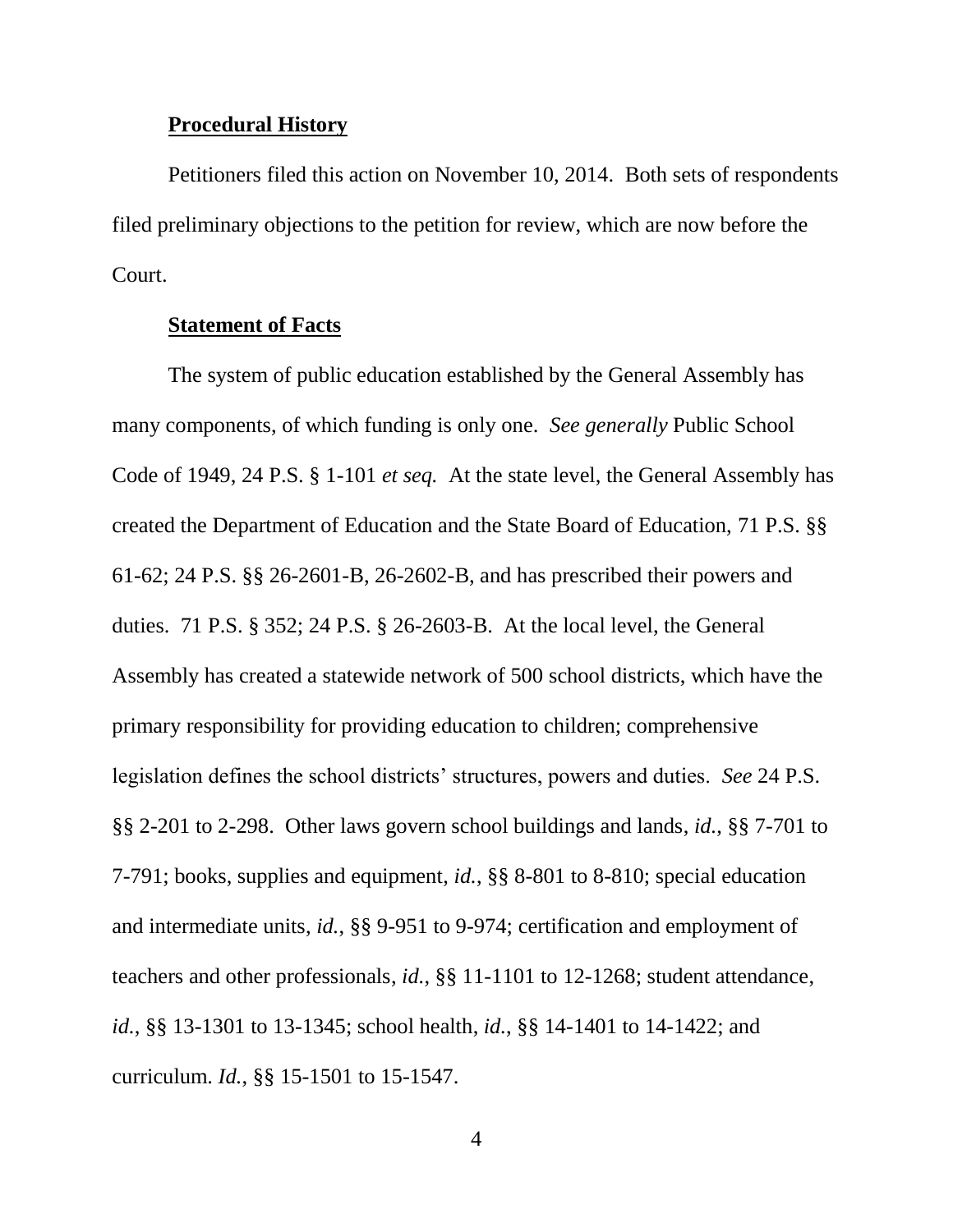Each school district is governed by a board of school directors that has broad powers to manage both the academic and fiscal affairs of the district. The boards of school directors may, among other things, establish schools, incur debt, issue bonds, condemn land, and set salary and benefit levels for employees. *See* 24 P.S. §§ 3-301 to 5-527. The school directors are in turn accountable to the voters of their school districts, by whom they are elected.<sup>1</sup>

Public education is paid for by a combination of local and state funds. *See* Pet. for Review, ¶¶ 263-65. The Legislature has given school districts (except for the Philadelphia School District) their own taxing authority; local educational funds are raised mainly through property taxes, but also through taxes on income and other local taxes. The Commonwealth, for its part, provides money to school districts not just for instruction, but also for a variety of specific purposes such as special education, vocational education, construction and retirement. *See, e.g.*, Act 1A of 2014, § 213 (appropriating, *inter alia*, \$5.5 billion for basic education funding, \$547 million for pupil transportation, \$1 billion for special education, and \$1.1 billion for retirement).

l

<sup>&</sup>lt;sup>1</sup> For the Philadelphia School District, the voters of Philadelphia have adopted a home rule school district whose board members are appointed by the Mayor, and who lack the authority to levy taxes. *See Danson v. Casey*, 399 A.2d 360, 364-365 (Pa. 1979). Currently, however, the Philadelphia School District is governed by a statutory body known as the School Reform Commission. See 24 P.S. §§ 6-691, 6-696.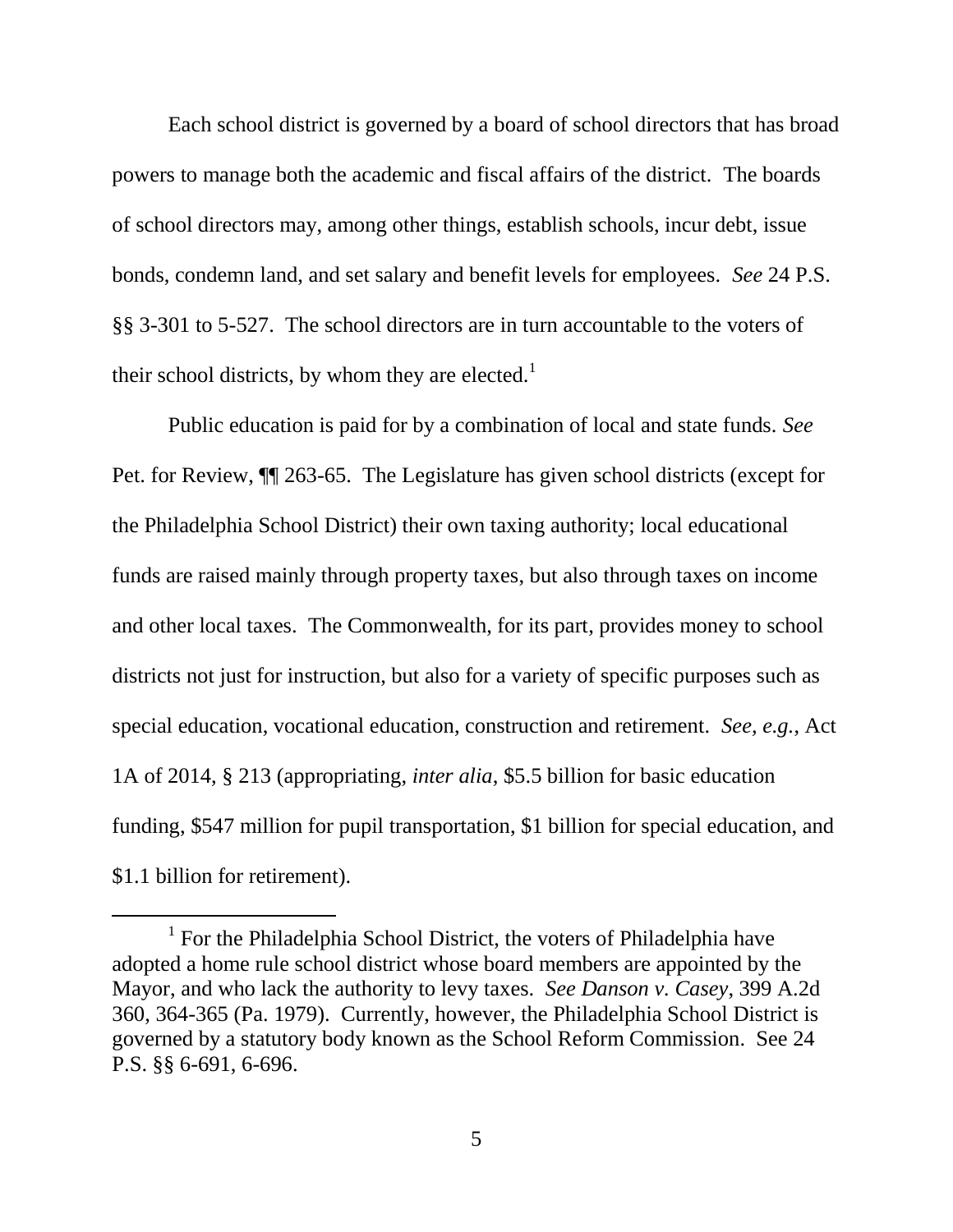These state funds, however, are not distributed evenly among school districts. Rather, state funds are distributed through a statutory formula that varies in its details from year to year, but which takes into account, for each school district, the size and age of its student population, the number of low-income students, its local tax effort, its population density, and other factors. In particular, the statutory formula also takes into account the relative "wealth" – that is, the amount of property and income available for taxation – of each school district. This is expressed primarily through each district's "aid ratio." Less "wealthy" districts have a higher aid ratio, and get more money per student, than do more "wealthy" districts. *See* 24 P.S. § 25-2501(14) and (14.1).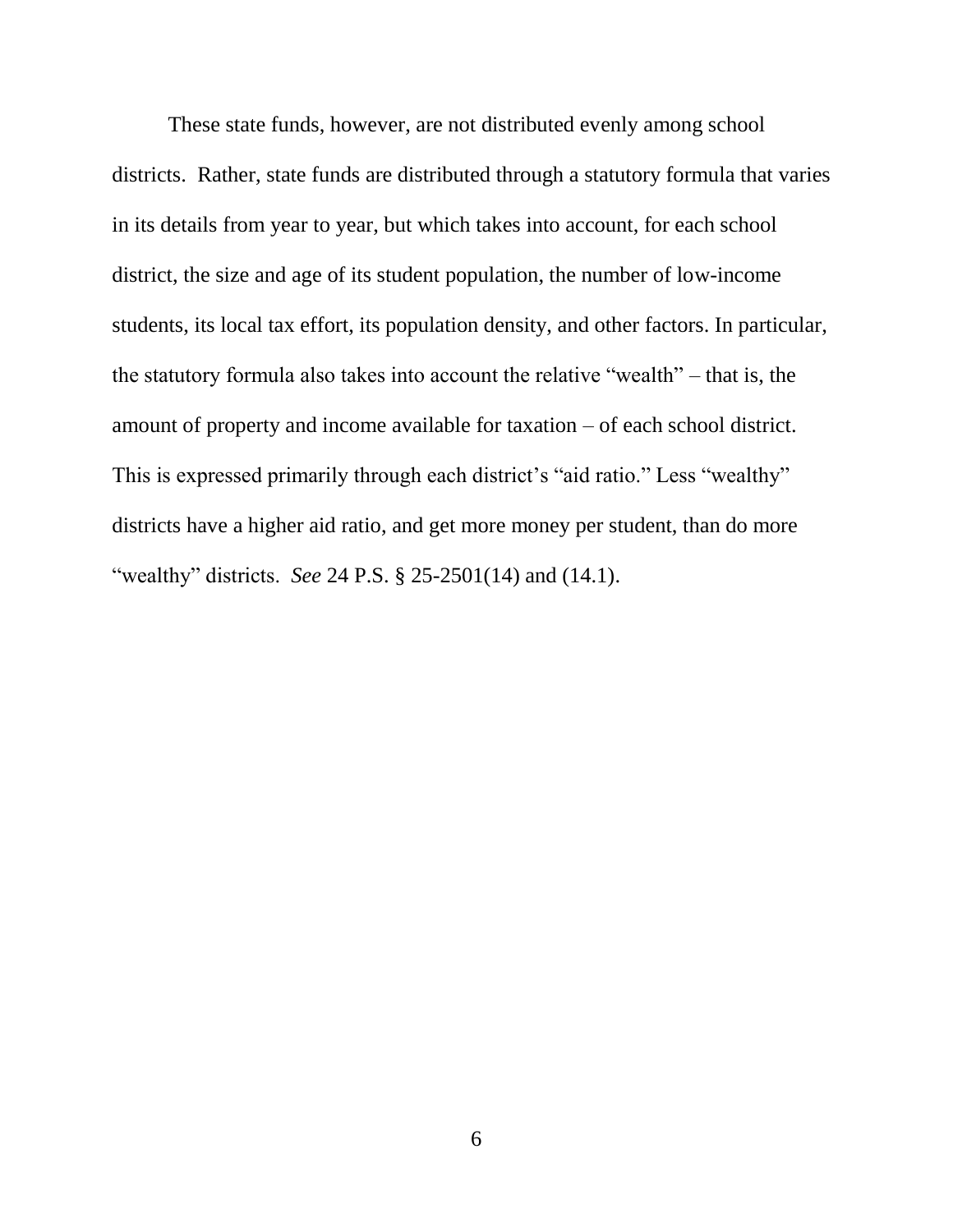#### **SUMMARY OF ARGUMENT**

1. The claims in this action are governed by the decisions of the Pennsylvania Supreme Court, as well as this Court, in *Danson v. Casey*, *Marrero v. Comm.*, and *PARSS v. Ridge*. These cases have repeatedly held that the Pennsylvania Constitution commits the design and funding of the Commonwealth's system of public education to the sole discretion of the General Assembly. Lawsuits seeking to second-guess the decisions of the Legislature, whether based on the Education Clause or the Equal Protection Clause, thus present political questions that are not justiciable by the courts.

2. To the extent that the actions of the General Assembly in this regard are reviewable at all, those actions need only be reasonably related to the establishment and maintenance of a thorough and efficient educational system. The courts have consistently held that the comprehensive legislative scheme embodied in the School Code and related legislation meets this standard.

3. Sovereign immunity bars the issuance of mandatory injunctions such as the petitioners seek; and this principle bars their request for declaratory relief as well. To the extent that they seek to compel the Legislature to enact specified legislation, and appropriate funds, that mandatory injunction would intrude upon core legislative functions and, therefore, also is barred by the separation of powers doctrine.

7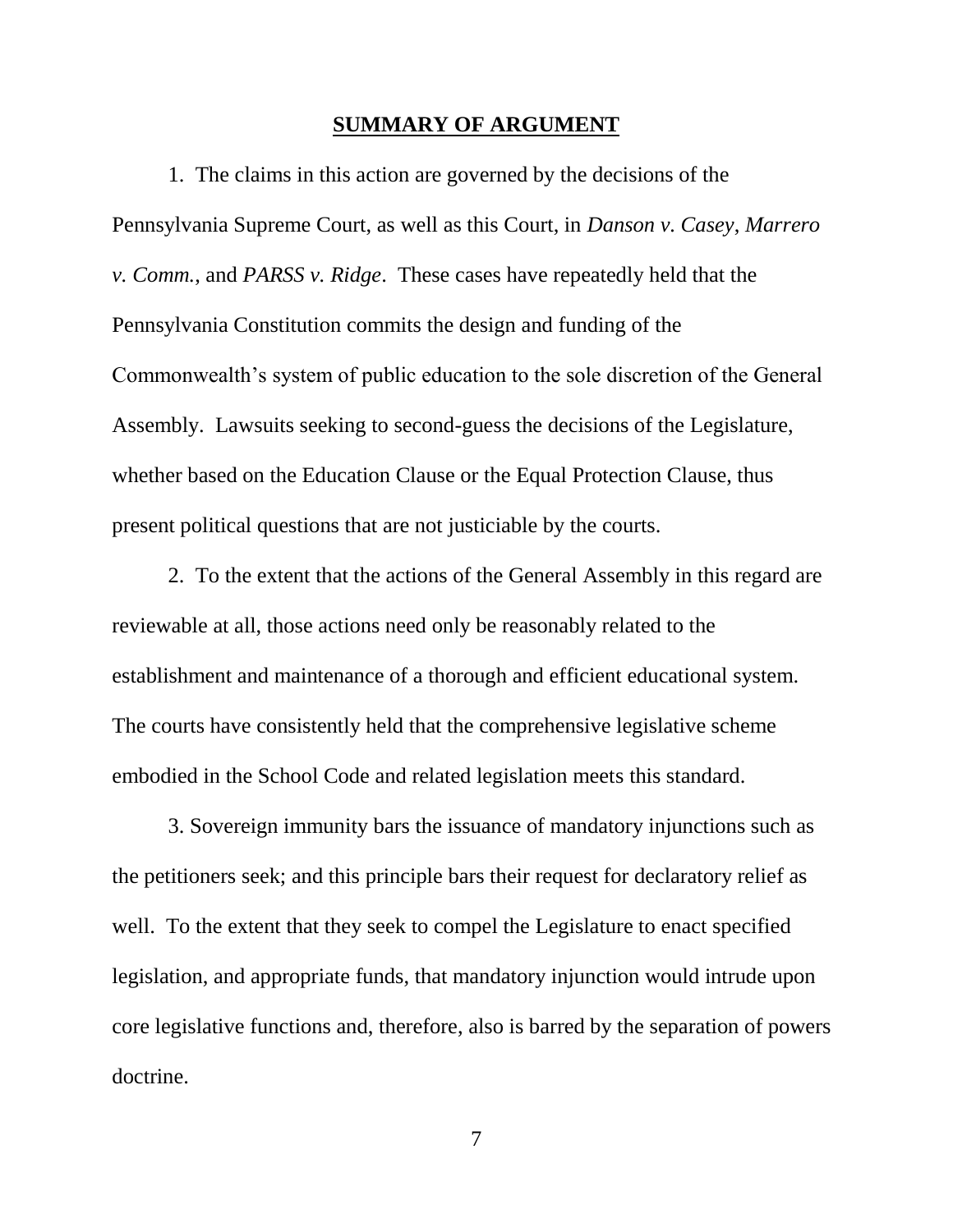#### **ARGUMENT**

### **Standard of review**

In reviewing a preliminary objection for legal insufficiency, the court must accept as true all well-pled averments in the petition for review, but need not accept conclusions of law, unwarranted inferences, argumentative assertions or opinions. *Sears*, 49 A.3d 463, 473 n. 8 (Pa. Cmwlth. 2012).

A statute will not be declared unconstitutional unless it clearly, palpably, and plainly violates the Constitution, and all doubts are to be resolved in favor of finding that the legislative enactment passes constitutional muster. *Id.* at 474.

The petition for review is legally insufficient to state a claim for several separate, although related, reasons: first, the petition presents non-justiciable questions that the Constitution entrusts solely to the judgment of the Legislature, and which in any event lack merit; second, the petition's demand for mandatory injunctive and declaratory relief is barred by sovereign immunity; and finally, the petition's demand that the Court order the General Assembly to appropriate money and enact specified legislation offends basic notions of separation of powers. We address these in turn.

## **I. THE PETITION FOR REVIEW PRESENTS NON-JUSTICIABLE QUESTIONS.**

The petition for review in this case stretches over 123 pages. The product of nine lawyers working for four separate entities, it comprises 324 often-lengthy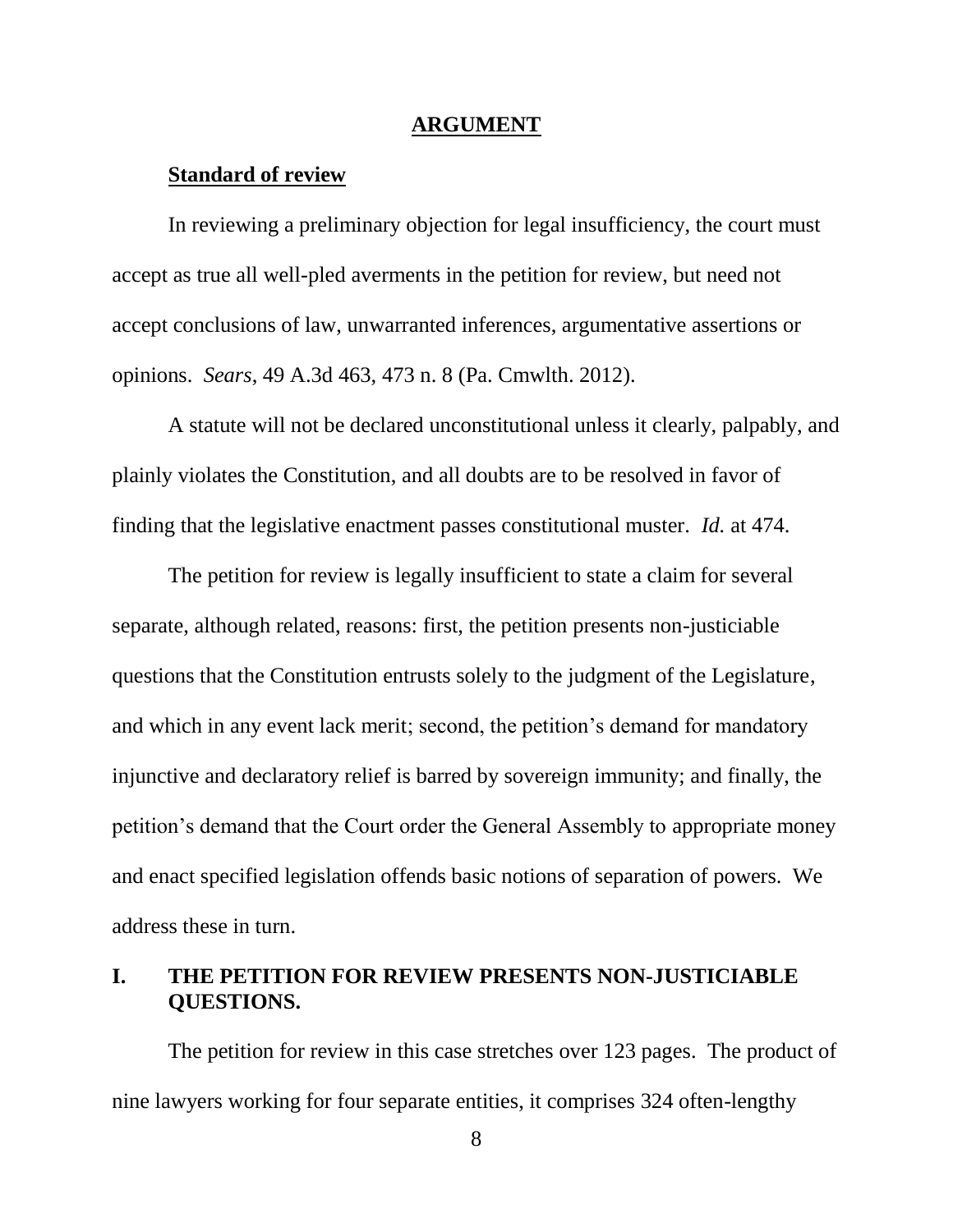paragraphs, numerous subparagraphs, several tables and charts, and 66 footnotes. But the petition's elephantine proportions – so massive that it requires its own table of contents – cannot conceal that it simply rehashes claims that this Court and the Pennsylvania Supreme Court have repeatedly rejected.

## **A. The Education Clause Commits the Design of a "Thorough and Efficient" Educational System to the Exclusive Discretion of the Legislature.**

The Education Clause of the Pennsylvania Constitution (art. 3, § 14) provides that "[t]he General Assembly shall provide for the maintenance and support of a thorough and efficient system of public education to serve the needs of the Commonwealth." Stripped of its verbiage, the petition for review claims that the respondents have "drastically underfund[ed]" school districts; that this "underfunding" weighs most heavily on students in less affluent school districts and deprives them of an "equal opportunity" for an education; and that this violates both the Education Clause and the Equal Protection Clause (art. 3, § 32) of the Pennsylvania Constitution. Pet. for Rev., ¶ 1.

Petitioners propose that the Court, among other things, order respondents to "establish, fund and maintain" a system of public education that will enable students to "participate meaningfully in the economic, civil and social activities of our society." *Id.* at ¶ 320. As they must know, however, the Pennsylvania courts have repeatedly held that such claims present non-justiciable political questions.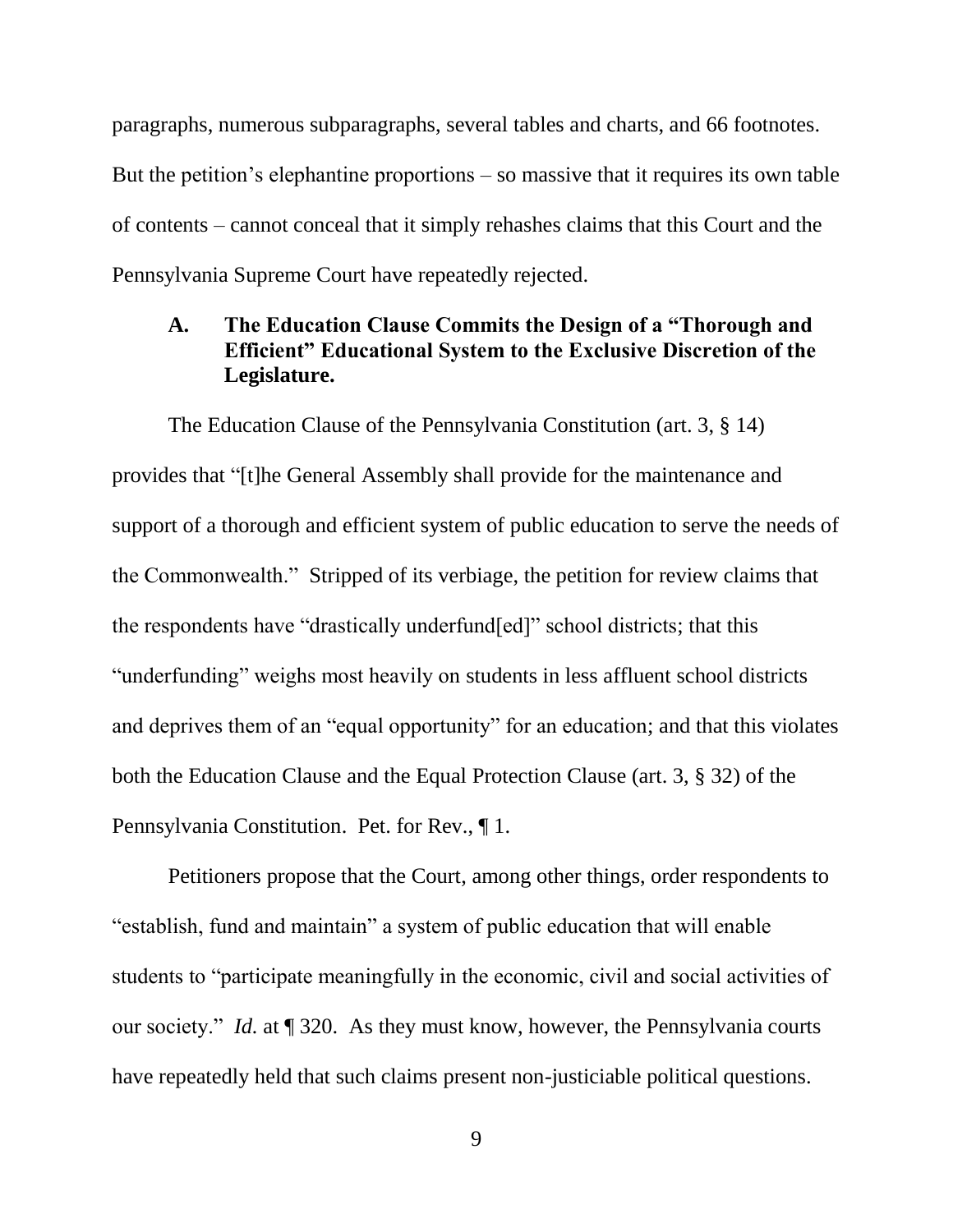In *Danson v. Casey*, 399 A.2d 380 (Pa. 1979), the plaintiffs, like petitioners, claimed that the Commonwealth's funding system deprived Philadelphia school children of a "thorough and efficient education" and denied them "equal educational opportunity solely because of their residence" in Philadelphia; and, like petitioners, they alleged that this system violated both the Education Clause and the Equal Protection Clause. *See id.* at 362. This Court dismissed the petition, and the Supreme Court held that the Court had acted properly in so doing.

The Supreme Court, harking back to its decision in the *Teachers' Tenure Act Cases*, 197 A. 344 (Pa. 1938), first pointed out that, under the Education Clause, it would be "impossible" for the Legislature itself to "set up an educational policy which future legislatures cannot change." Rather, "everything directly related to the maintenance of a 'thorough and efficient system of public schools' must at all times be subject to future legislative control." *Danson*, 399 A.2d at 366 (*quoting Teachers' Tenure Act Cases*, 197 A. at 352). In the same way, it would be "no less contrary" to the Education Clause "for this Court to bind future Legislatures … to a present judicial view of a constitutionally approved … program of services." *Danson*, 399 A.2d at 366.

Second, the Supreme Court noted that, even if the Constitution permitted such judicial adventurism, there was no judicially manageable standard to guide it. Specifically, the Court opined that "[t]he only judicially manageable standard the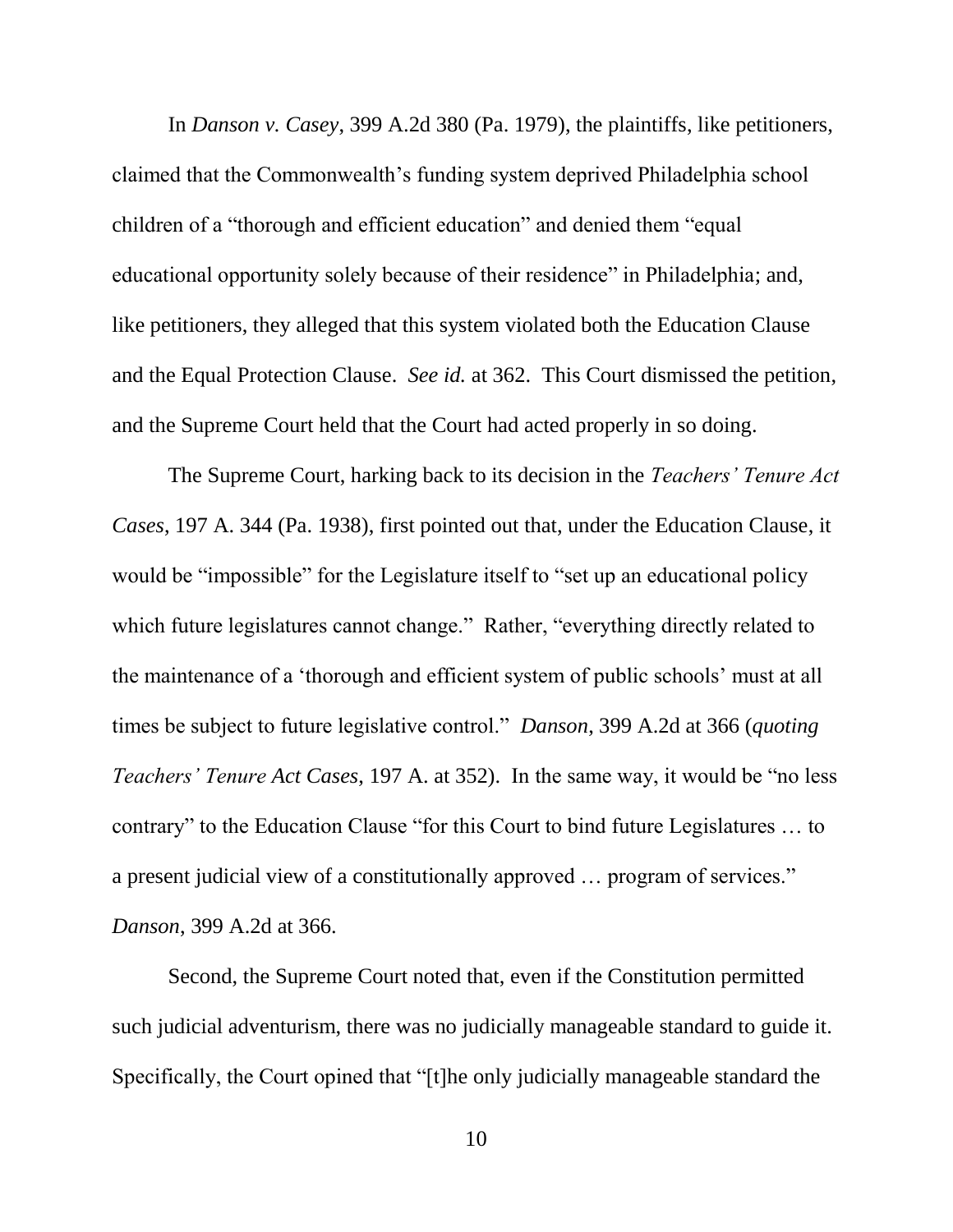Court could adopt would be the rigid rule that each pupil must receive the same dollar expenditures." *Ibid*. Such an approach, however, would itself be inconsistent with the Education Clause:

In originally adopting the [Education Clause], the framers considered and rejected the possibility of specifically requiring the Commonwealth's system of education to be uniform.… Instead, the framers endorsed the concept of local control to meet diverse local needs and took notice of the right of local communities to utilize local tax revenue to expand educational programs subsidized by the state.

*Id.* at 367 (citation omitted). The Court thus could not conclude that the legislative funding scheme violated the Constitution. *Ibid.*

Twenty years after *Danson*, the Philadelphia School District tried again. In *Marrero v. Comm.*, 709 A.2d 956 (Pa. Cmwlth. 1998) ("*Marrero I*"), *aff'd*, 739 A.2d 110 (Pa. 1999) ("*Marrero II*"), the District and others again claimed that the statutory funding system provided it with insufficient funds to meet the educational needs of its students, and sought to compel the Legislature to give it more. *Marrero I*, 709 A.2d at 958. This Court again dismissed the petition, holding that

it presented a non-justiciable political question. *Id.* at 965.

Relying on *Danson*, the Court noted that, like the Supreme Court, it likewise was "unable to judicially define what constitutes an 'adequate' education or what funds are 'adequate' to support such a program. These are matters which are exclusively within the purview of the General Assembly's powers, and they are not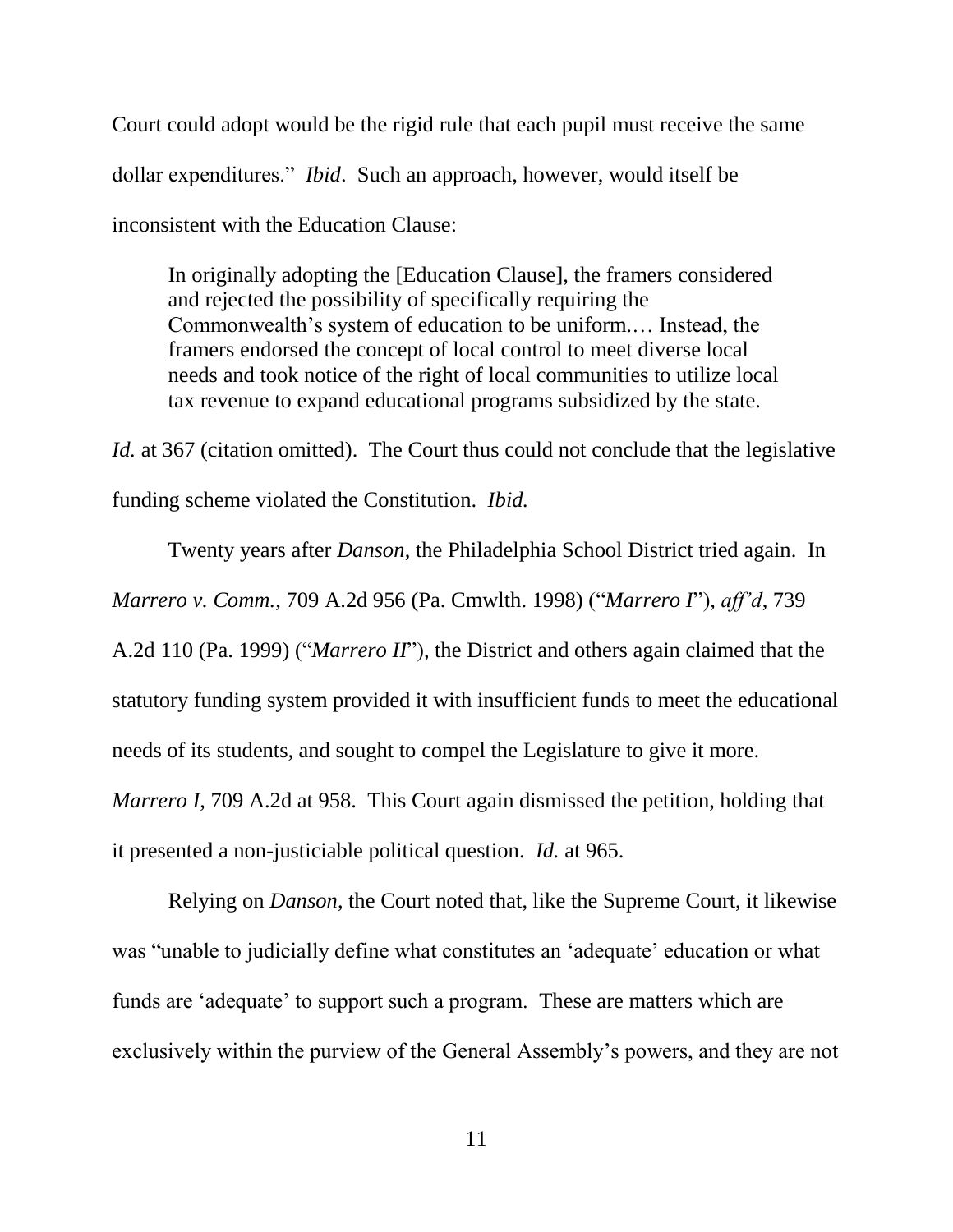subject to intervention by the judicial branch." *Marrero I*, 709 A.2d at 965-66.

The Court concluded:

Thus, prominent on the surface of this case is a textually demonstrable constitutional commitment of the issue to a coordinate political department, i.e., the General Assembly.… Likewise, there is a lack of judicially manageable standards for resolving the instant claim, and it would be impossible to resolve the claims without making an initial policy determination of a kind which is clearly of legislative, and not judicial, discretion.

*Id.* at 966 (internal quotation marks omitted) (*citing Baker v. Carr*, 369 U.S. 186 (1962)*; Sweeney v. Tucker*, 375 A.2d 698 (Pa. 1977)). "In sum," the Court concluded, "we are precluded from addressing the merits of the claims underlying the instant action as the resolution of those issues have been solely committed to the discretion of the General Assembly." *Marrero I*, 709 A.2d at 966.

On appeal, the Supreme Court observed that this Court had "meticulously analyzed the precedents which justify its decision." *Marrero II*, 739 A.2d at 111- 12. After quoting at length from this Court's analysis, the Supreme Court concluded that its review had disclosed "no error, but rather a conscientious adherence to precedent which forecloses the relief sought by appellants." *Id.* at 114. The Supreme Court therefore affirmed.

While *Marrero* was pending, a separate action brought by the Pennsylvania Association of Rural and Small Schools (one of the petitioners in this action) and others had been making its way through the Court; this case too alleged that the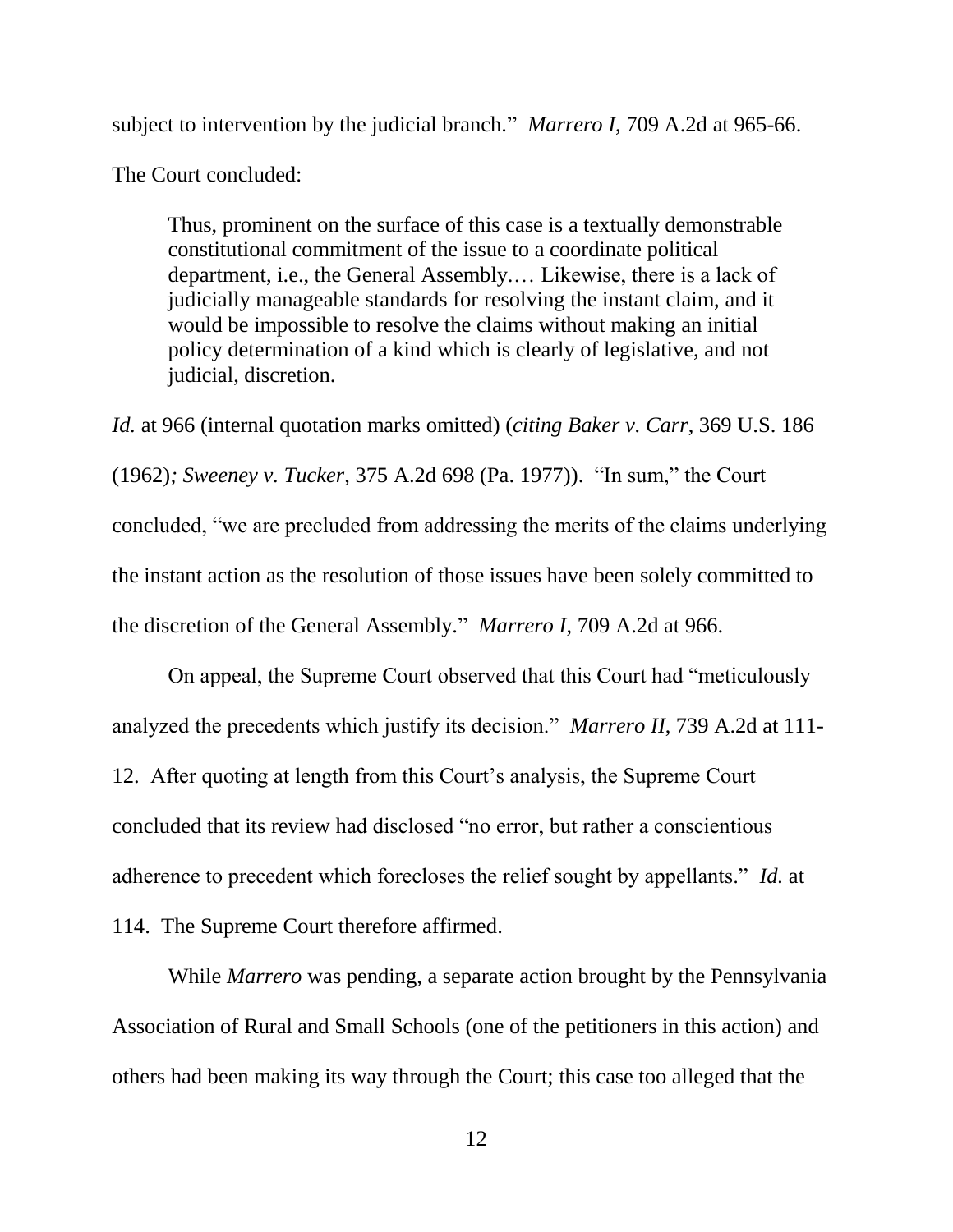statutory funding scheme violated both the Education Clause and the Equal Protection Clause. *Pennsylvania Ass'n of Rural and Small Schools v. Ridge* ("*PARSS*"), No. 11 MD 1991 (Pa. Cmwlth., July 9, 1998) (Pellegrini, J.). The case underwent lengthy discovery and a month-long trial before a single judge, but by the time it was ripe for decision, it had been overtaken by *Marrero*. The trial judge, therefore, dismissed the petition in *PARSS* as likewise presenting nonjusticiable claims.<sup>2</sup> *Id.* slip op. at 13. Once more, the Supreme Court affirmed, without opinion. 737 A.2d 246 (Pa. 1999) (per curiam).

Under this case law – now firmly settled for almost 40 years – the petition for review in the present matter plainly must be dismissed. Petitioners' claims – that the Legislature does not give school districts enough money and that this unfairly disadvantages less affluent districts – are the same as those made in *Danson*, *Marrero*, and *PARSS*. The remedy petitioners propose – that the court should re-order the statutory funding scheme, and in the process order the Legislature to fork over more – is the same as well. The case law just discussed, however, establishes that this is a task for which the courts have no institutional competence, and more importantly, no constitutional warrant.

 $\overline{a}$ 

<sup>&</sup>lt;sup>2</sup> The trial judge also held, in the alternative and after an extensive analysis of the enormous record, that the petitioners in *PARSS* had failed to establish their claims on the merits.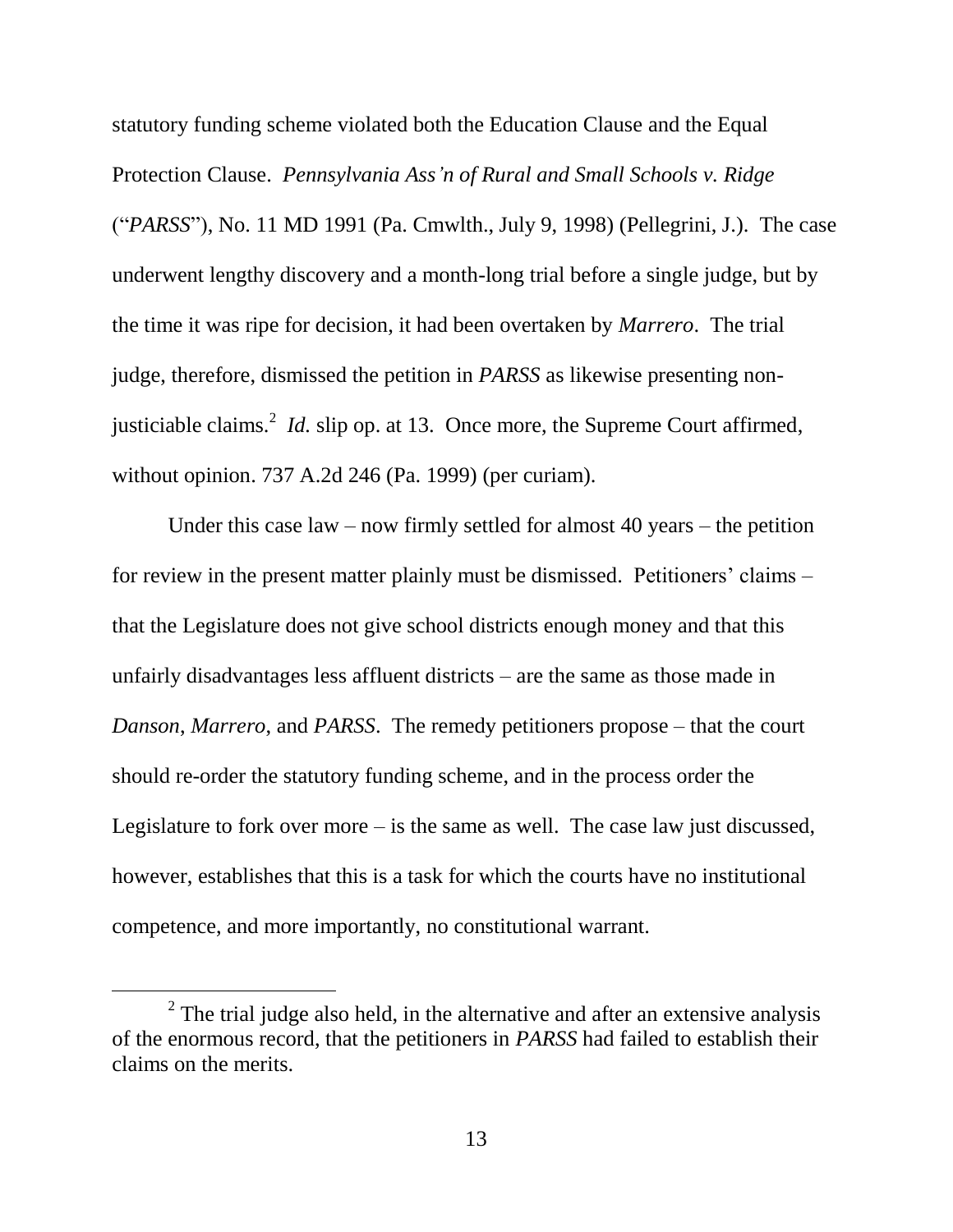## **B. Administrative Regulations and Findings Do Not Establish Constitutional Norms That Bind the Legislature.**

Petitioners, however, apparently intend to argue that "judicially manageable" standards for measuring an adequate education, and its cost, *do* exist. Petitioners devote many pages of their petition to describing the academic standards and assessment tools adopted by the State Board of Education, and to describing a "costing out" study conducted by a private contractor hired by the Board. *See* Petition for Review, pp. 32-49. Petitioners apparently intend to argue that the Court should simply hold the Legislature to the standards thus established, and order the Legislature to pay whatever it costs to meet those standards.

This argument has been foreclosed for nearly 80 years. Petitioners would have the Court transmute the regulations issued by administrative bureaucrats and the findings of a hired contractor into constitutional mandates, apparently on the ground that the Legislature authorized both the regulations and the contract. But no amount of legerdemain can accomplish this feat.

No act of the Legislature can constitutionalize any particular educational policy. As we have already discussed, the Education Clause makes it "impossible for a Legislature to set up an educational policy which future legislatures cannot change.… [E]verything … must at all times be subject to future legislative control." *Teachers' Tenure Act Cases*, 197 A. at 352 (*quoted in Danson*, 399 A.2d at 366). "One legislature cannot bind the hands of a subsequent one," *ibid*; and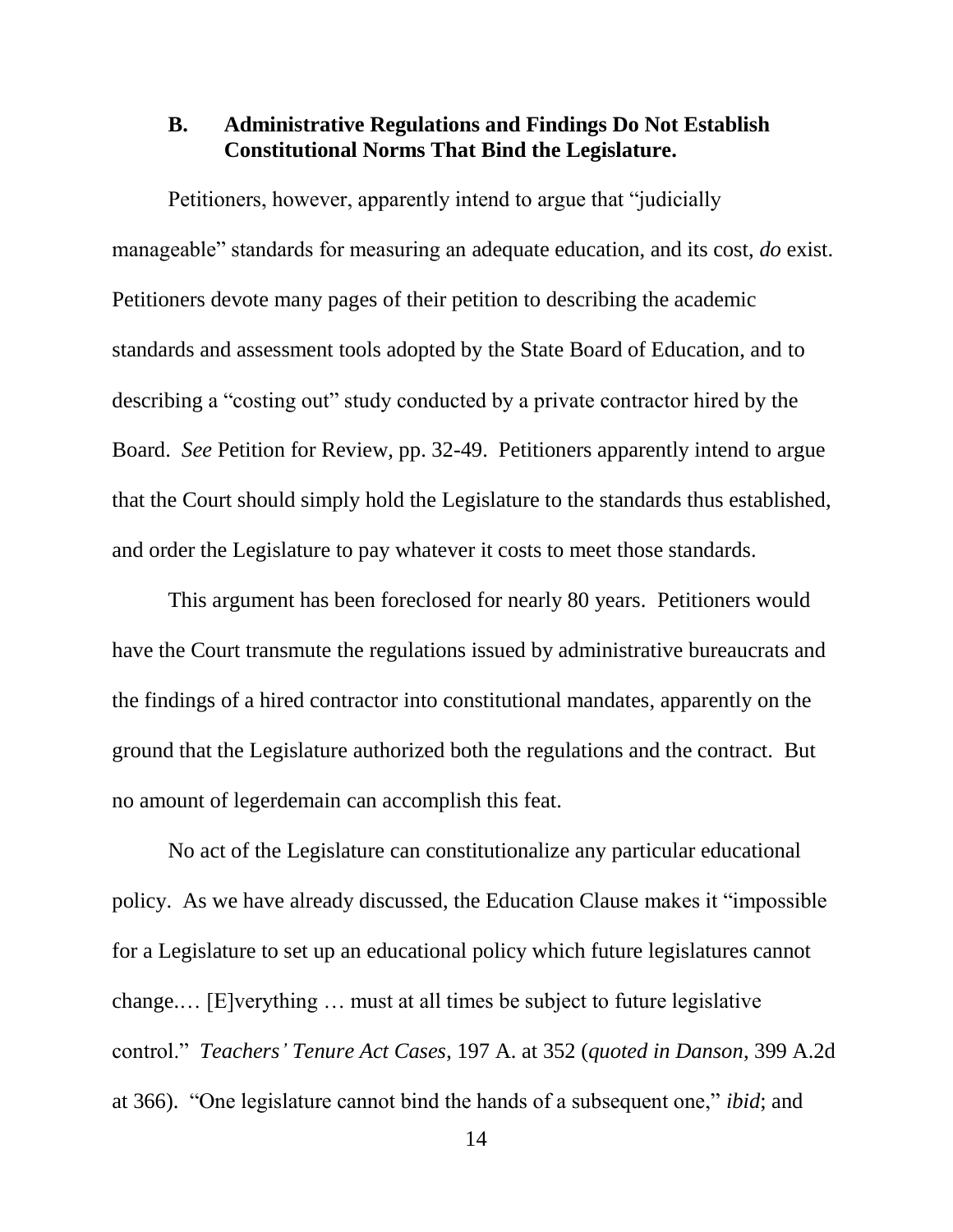indeed, any attempt to do so would itself violate the Education Clause. Still less can the Legislature be bound by the actions of administrators and private contractors. The administrative regulations and the contractor's report on which petitioners rely thus add nothing to the weight of their constitutional claims.

#### **II. ALTERNATIVELY, PETITIONERS' CLAIMS LACK MERIT.**

It has long been the law, and remains the law today, that to the extent that the courts will examine such laws at all, "[i]n considering laws relating to the public school system, courts will not inquire into the reason, wisdom, or expediency of the legislative policy with regard to education, but whether the legislation has a reasonable relation to the purpose expressed in [the Education Clause]." *Teachers' Tenure Act Cases*, 197 A. at 352 (*quoted in Danson*, 399 A.2d at 366); *see also Marrero I*, 709 A.2d at 963; *Marrero II*, 739 A.2d at 113-14. It can hardly be denied that the School Code and attendant provisions bear a "reasonable relation" to this purpose. *See Pennsylvania Federation of Teachers v. Sch. Dist. of Philadelphia*, 484 A.2d 751, 753 (Pa. 1984) (describing the School Code as a "comprehensive legislative scheme governing the operation and administration of public schools"); *Marrero I*, 709 A.2d at 962 n.16 (detailing provisions of the School Code).

That includes the statutory funding scheme, with its division of labor between the Commonwealth and local school districts. As this Court has held,

15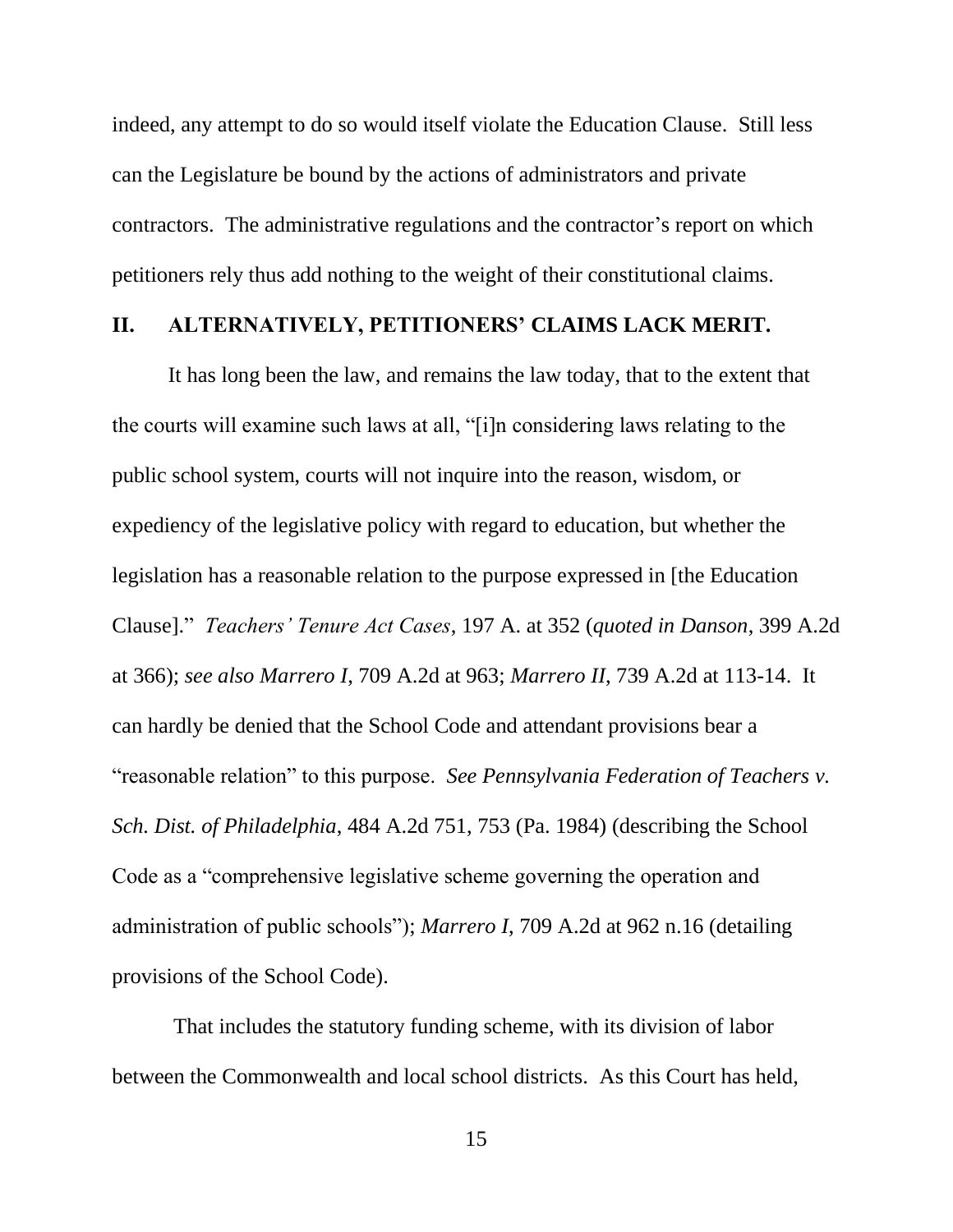It was never the intention of the drafters of these constitutional provisions to wrest control of the schools from the local authorities, and place all of the responsibility for their operation and funding on the General Assembly. Rather, the General Assembly was charged with the responsibility to set up a "thorough and efficient *system* of public education" in the Commonwealth.

*Marrero I*, 709 A.2d at 965 (emphasis in original). "The General Assembly," the

Court concluded, "has satisfied this constitutional mandate by enacting a number

of statutes relating to the operation and funding of the public school system." *Ibid*.

That was true in 1998 and remains true today.

## **III. PETITIONERS' CLAIMS ARE BARRED BY SOVEREIGN IMMUNITY AND SEPARATION OF POWERS.**

## **A. Petitioners' Demand For A Mandatory Injunction Is Barred By Sovereign Immunity.**

The Commonwealth, its agencies, and its officials and employees acting within the scope of their duties are, as a general matter, immune from suit. *See* 1 Pa.C.S. § 2310 (Commonwealth, officials and employees immune from suit except as the Legislature waives immunity). While this rule does permit some actions that seek equitable relief, this action is not one of them.

As the Pennsylvania Supreme Court has repeatedly held, "the distinction is clear" between those equitable actions that are permitted and those that are not: "suits which seek simply to *restrain state officials* … are not within the rule of immunity"; but [s]uits which seek to *compel affirmative action on the part of state officials* … are within the rule." *Fawber v. Cohen*, 532 A.2d 429, 433-34 (Pa.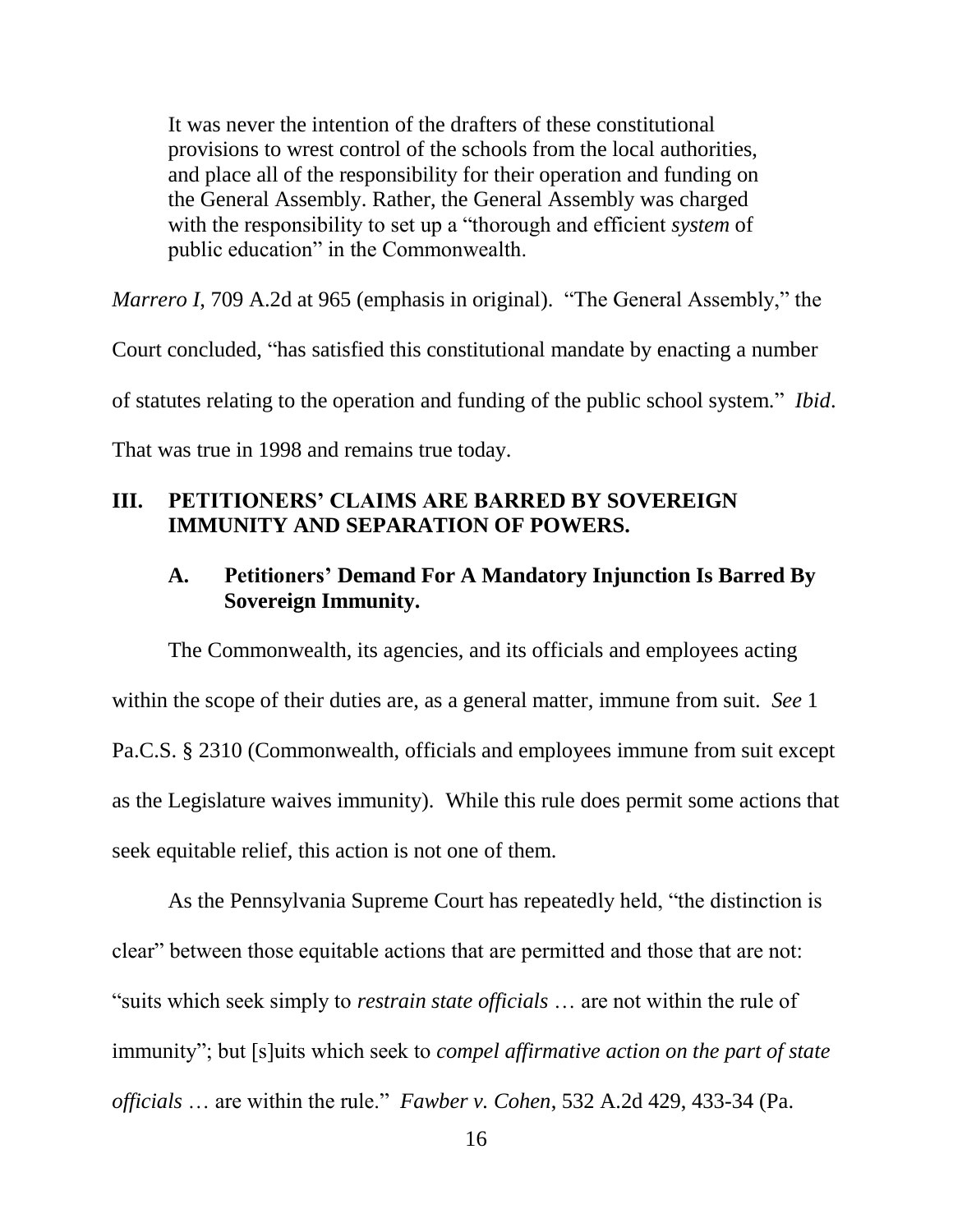1987) (emphases in original) (*quoting Philadelphia Life Ins. Co. v. Comm.*, 190 A.2d 111, 114 (1963)). Accordingly, this Court has repeatedly rejected claims that sought to compel state officials to perform their duties in a particular way.<sup>3</sup> *See, e.g., Finn v. Rendell*, 990 A.2d 100, 105 (Pa. Cmwlth. 2010) (demand that funds be provided to reimburse county for district attorney's salary)<sup>4</sup>; *Swift v. Dep't of Transportation*, 937 A.2d 1162, 1168 (Pa. Cmwlth. 2007) (demand that PennDOT restore waterway to earlier condition); *Chiro-Med Review Co. v. Bur. of Workers' Compensation*, 908 A.2d 980, 986 (Pa. Cmwlth. 2006) (demand that appellant be assigned additional utilization reviews); *Stackhouse v. Pennsylvania State Police*, 892 A.2d 54, 61-62 (Pa.Cmwlth. 2006) (demand that State Police adopt specified policies).

The Court has emphasized that this rule cannot be evaded by artful pleading; rather, "it is the substance of the relief requested and not the form or phrasing of the requests which guides our inquiry." *Stackhouse*, 892 A.2d at 61. Thus, in

 $\overline{a}$ 

 $3$  Of course, an action in mandamus will lie to compel the performance of a *ministerial* duty. *See, e.g.*, *Fagan v. Smith*, 41 A.3d 812, 818 (Pa. 2012). Petitioners have not sought mandamus relief, and there are no allegations in the petition for review that would support such a request.

<sup>&</sup>lt;sup>4</sup> While *Finn* is a single-judge opinion, it has been cited repeatedly by the Court for its persuasive value. *See Pennsylvania Environmental Defense Fund v. Comm.*, - A.3d -, 2015 WL 79773, \*21 (Pa. Cmwlth. 2015); *Sears*, 49 A.3d at 471 (Pa. Cmwlth. 2012).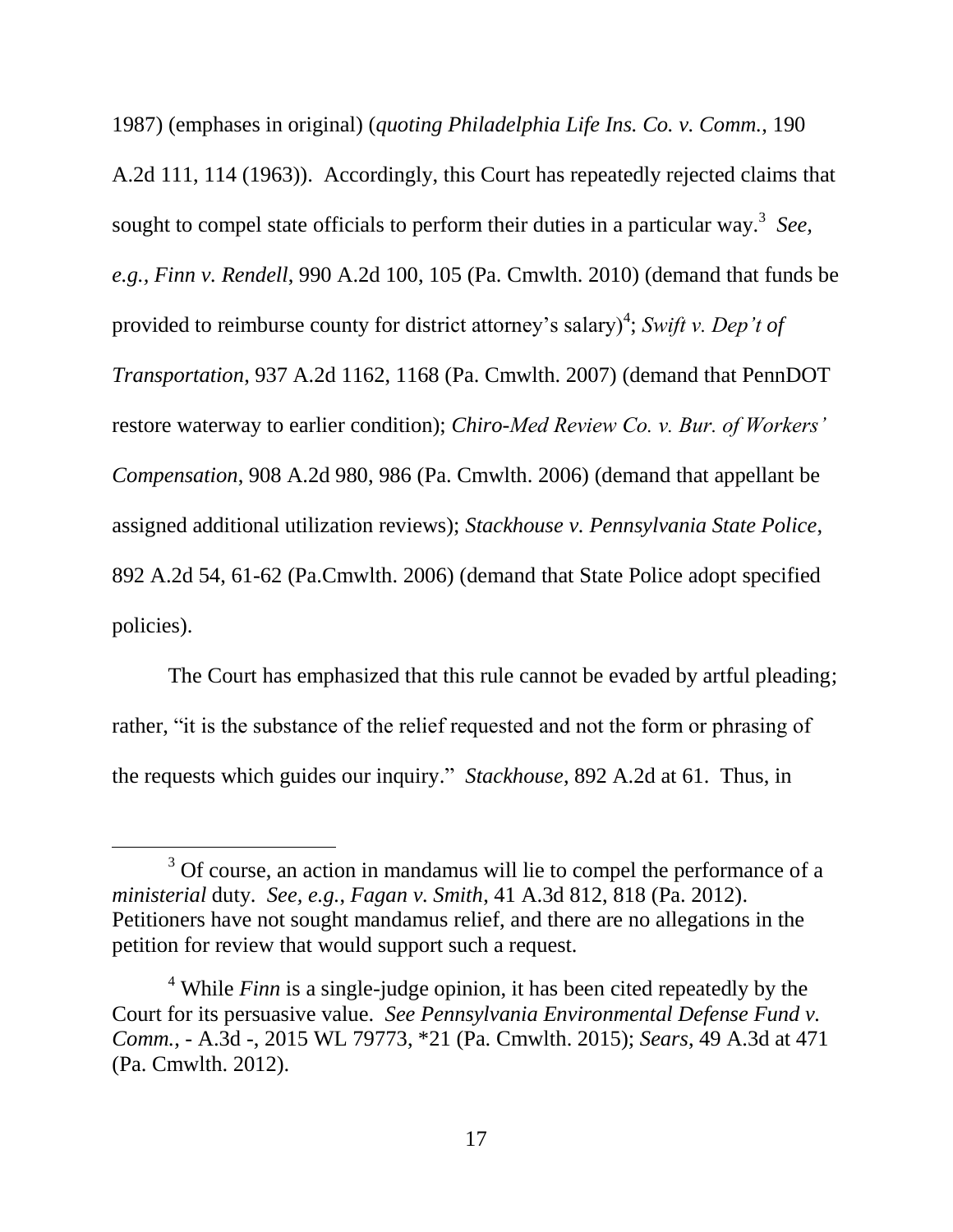*Stackhouse*, the claim was barred because, "while facially seeking to restrain conduct, the ultimate thrust of the relief requested is to obtain an order mandating imposition of … policies." *Id.* at 62.

Petitioners, however, have not engaged in any such subterfuge. It is perfectly clear from the face of the petition for review that they seek an order, not restraining illegal actions, but compelling the respondents to enact the statutes, appropriate the money, adopt the polices, and generally perform their duties in the way that petitioners want. Thus, petitioners seek an injunction "compelling Respondents to *establish, fund, and maintain*" a new system of public education, and to "*develop*" a new system of funding it. Pet. for Review, ¶¶ 320-21 (emphases added). If "establishing," "funding," "maintaining" and "developing" are not the sorts of "affirmative actions" protected by sovereign immunity, it is hard to imagine what would be.

Nor are petitioners' claims saved by the inclusion of requests for declaratory, as opposed to injunctive, relief. While a request for declaratory relief may sometimes clear the bar of sovereign immunity, that is not always the case. As the Court has held:

[I]t would seem self-evident that where a request for a declaration of rights can have no effect nor serve any purpose other than as the predicate for a damage or other immunity-barred claim in the same action, the demand for declaratory relief ought to fall along with the claim it serves to support. The purpose of sovereign immunity – to insulate state agencies and employees … from being required to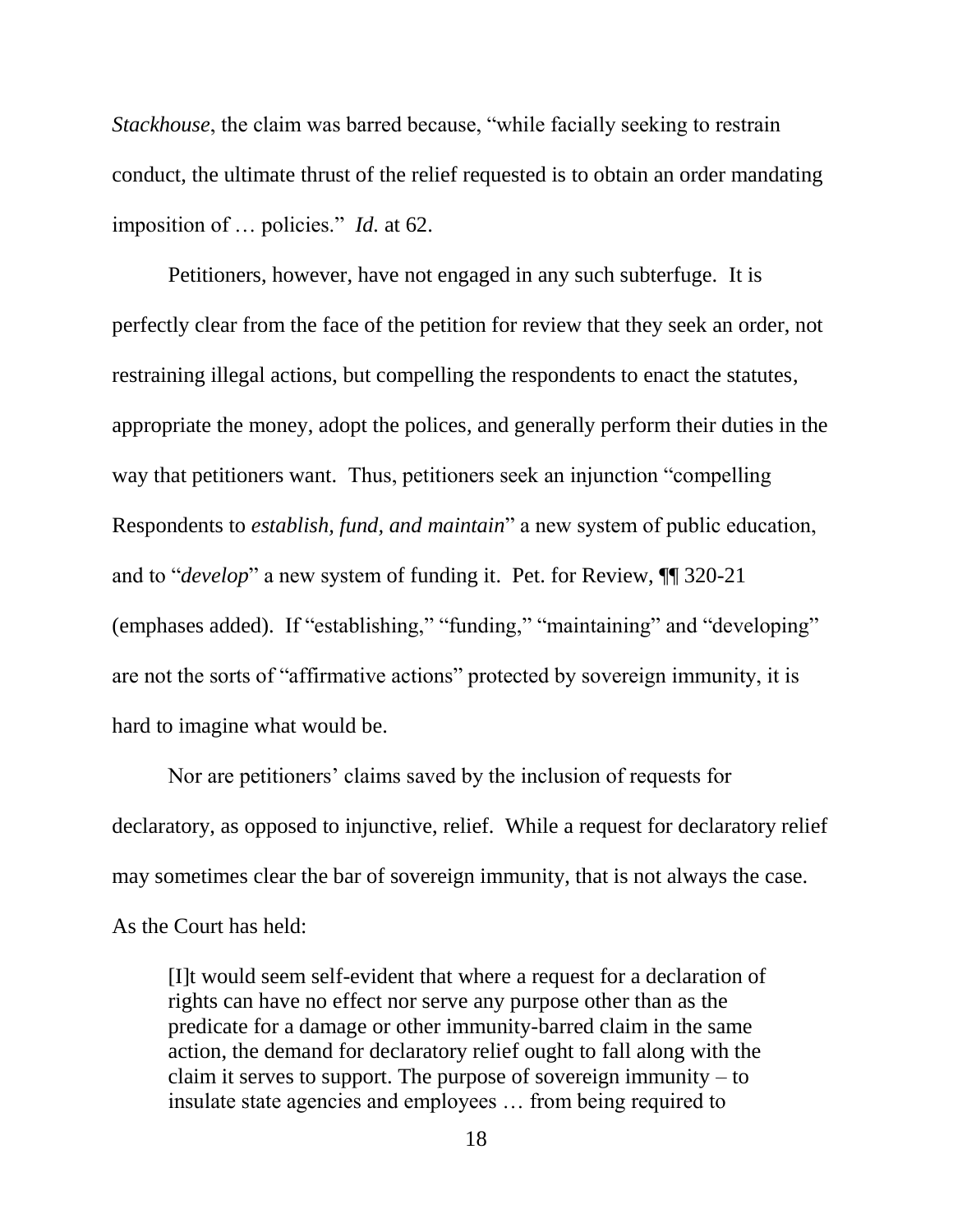expend the time and funds necessary to defend suits – would be frustrated if the declaratory action were allowed to go forward under such circumstances.

*Stackhouse*, 892 A.2d at 62. The same result, the Court continued, was dictated by the "ordinary and well-settled principles governing declaratory judgments" – that declaratory relief is not a matter of right, but lies in the sound discretion of the court, and that it is improper to use declaratory proceedings to obtain advisory opinions which can have "no practical effect on the parties." *Ibid. Accord Swift*, 937 A.2d at 1169. Here, the declaratory relief that petitioners seek can have "no practical effect" and it should fall along with their demand for a mandatory injunction.

## **B. Petitioners' Demand That The Court Order The Legislature To Enact Specified Legislation Is Barred By Separation Of Powers.**

Finally, we turn to petitioners' extraordinary demand that the Court should order the General Assembly to enact specified legislation, appropriate additional funds, and distribute those funds in accordance with the directives that they propose the Court should issue; and further, that the Court should supervise these activities until the Legislature carries them out to petitioners' satisfaction. We anticipate that the Speaker and the President of the Senate will address this issue in detail, and we therefore offer only the following brief comments.

As this Court recently noted, the courts of Pennsylvania have generally refused to consider suits that seek to compel action on the part of the Legislature,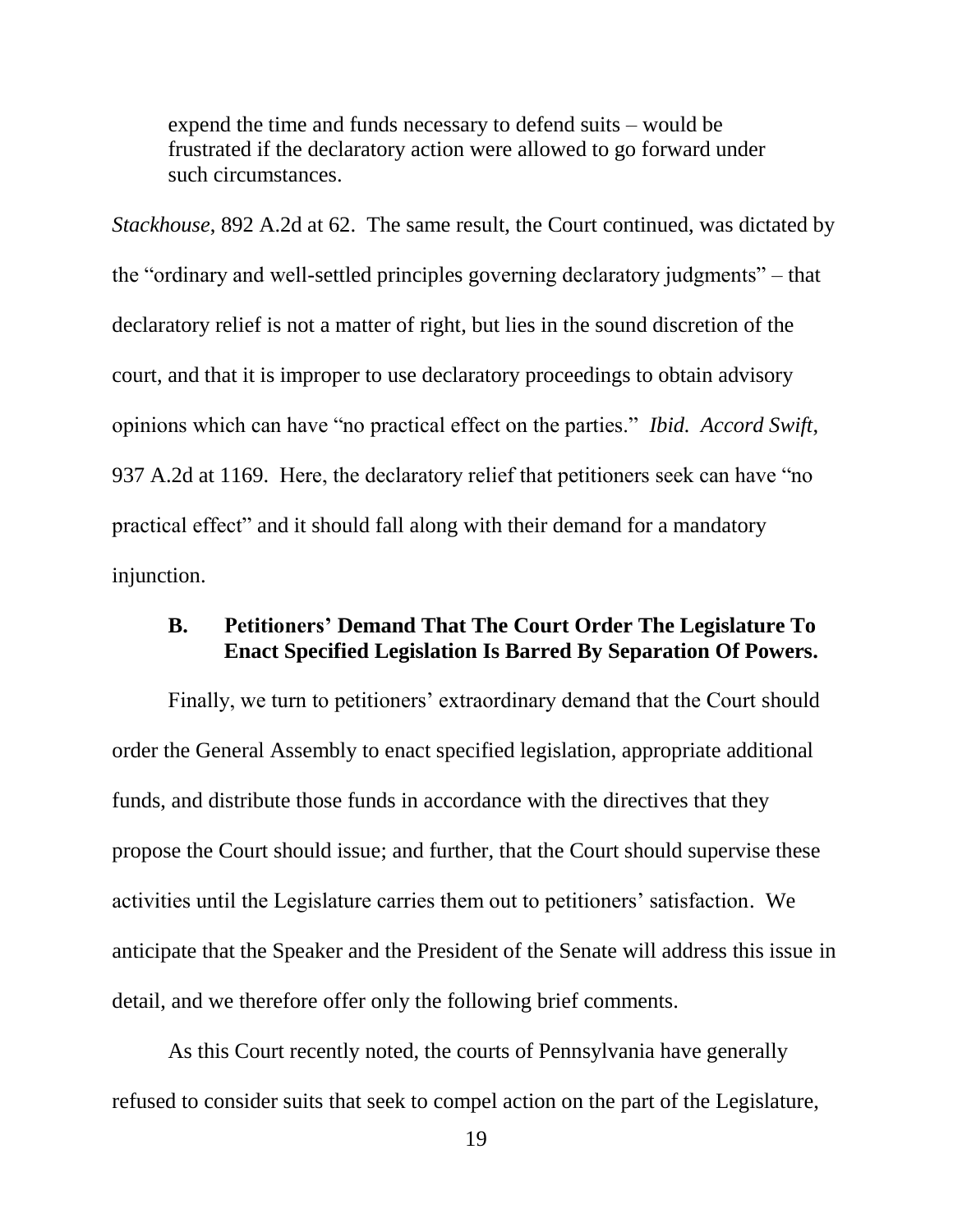and in particular suits that seek to compel the appropriation of money. *See Pennsylvania Environmental Defense Fund v. Comm.*, - A.3d -, 2015 WL 79773, \*17-\*21 (Pa. Cmwlth. 2015) ("*PEDF*") (collecting cases). Court orders of that kind obviously trespass on the core functions reserved to the Legislature, and the courts have generally rejected such invitations on sovereign immunity and separation-of-powers grounds. *See, e.g., Sears*, 49 A.3d at 472-73 (Pa. Cmwlth. 2012) (action to force the General Assembly to enact specified legislation and redirect funds); *Finn*, 990 A.2d at 106 (action to require appropriation of funds).

Indeed, the courts have entertained such actions only where it was thought necessary to secure the functioning of the judiciary itself, as an independent and co-equal branch of the Commonwealth government. *PEDF*, at \*17-\*20 (*citing, inter alia, Commonwealth ex rel. Carroll v. Tate*, 274 A.2d 193 (Pa.1971); *County of Allegheny v. Commonwealth*, 534 A.2d 760 (Pa. 1987)). Even then, the courts have exercised restraint, preferring to proceed by way of "inter-branch cooperation," rather than compulsion. *PEDF*, at \*20 (*quoting Pennsylvania State Ass'n of Cnty. Comm'rs v. Commonwealth*, 52 A.3d 1213, 1232–33 (Pa. 2012)).

This case obviously presents no comparable threat to the independence or functioning of the judiciary, and for this reason also the petition for review should be dismissed.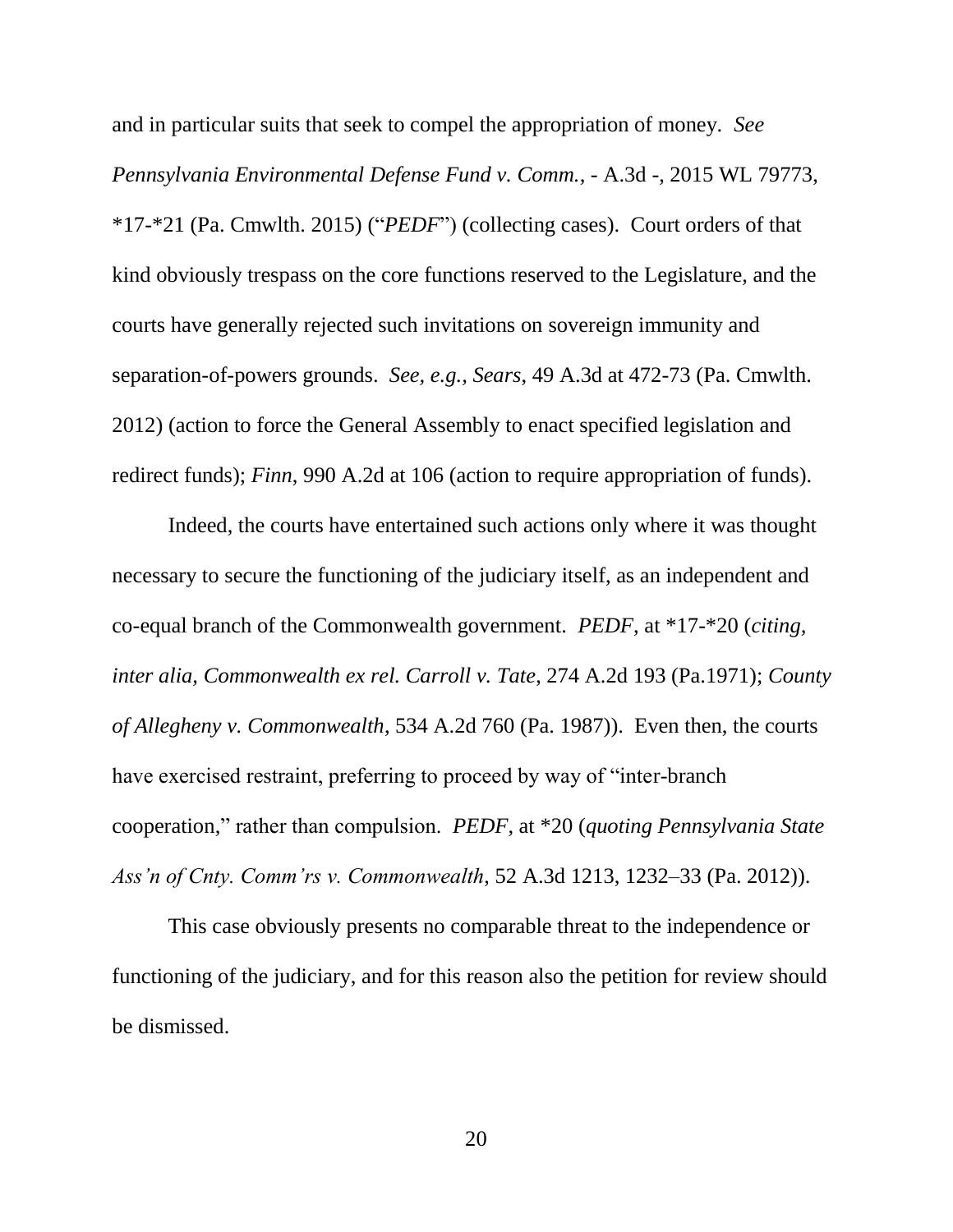## **CONCLUSION**

For the foregoing reasons, the Court should sustain the executive branch

respondents' preliminary objections and dismiss the petition for review.

**Respectfully submitted, KATHLEEN G. KANE Attorney General**

**By:** *s/ Lucy E. Fritz*

**LUCY E. FRITZ Deputy Attorney General Attorney ID #307340**

**15<sup>th</sup> Floor, Strawberry Square Chief Deputy Attorney General**<br> **Harrisburg, PA 17120 Chief, Civil Litigation Section Chief, Civil Litigation Section** 

**Office of Attorney General KENNETH L. JOEL Phone: (717) 787-3102 Fax: (717) 772-4526 lfritz@attorneygeneral.gov**

**Date: January 16, 2015**